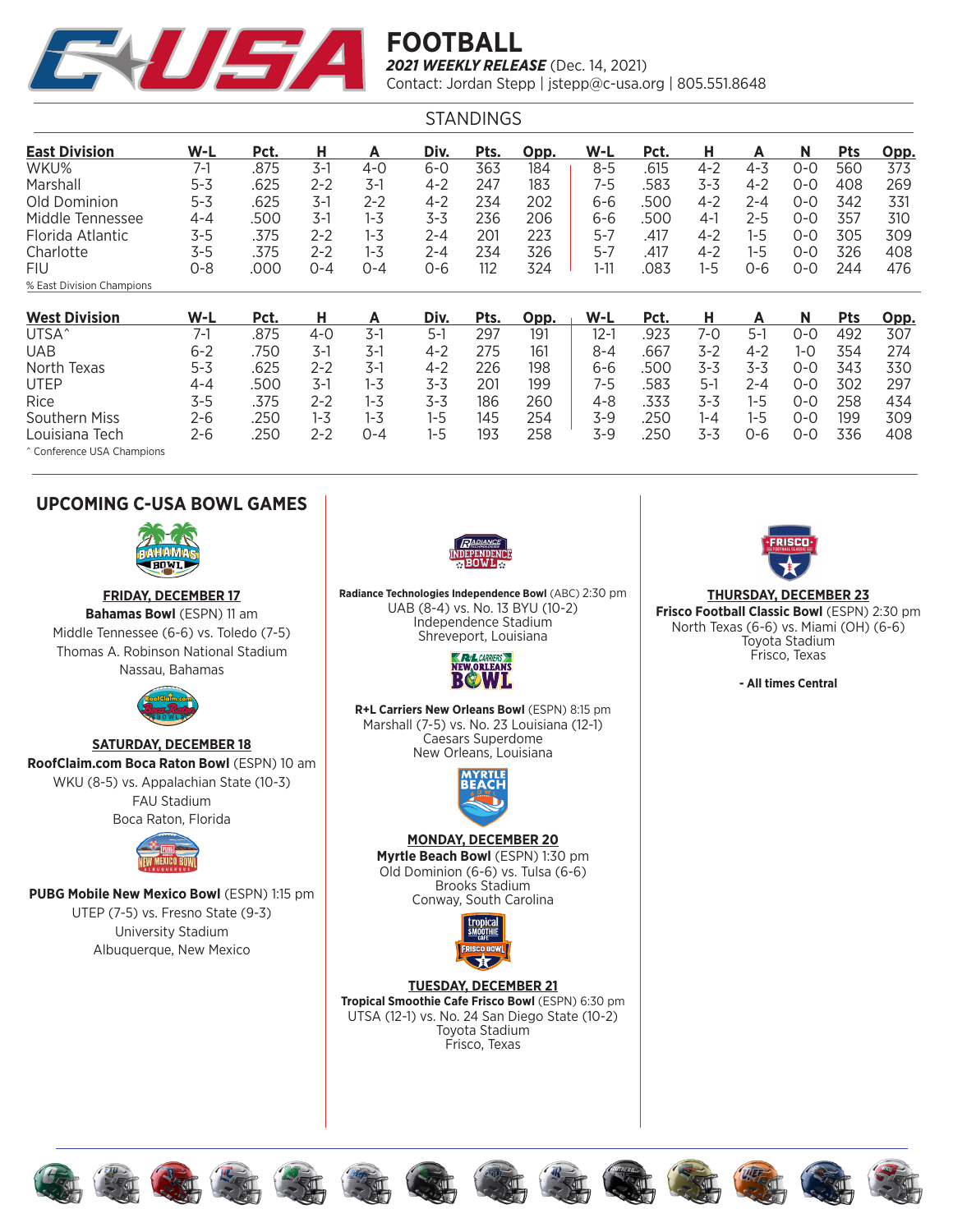

### **QUICK HITTERS**

### *BOWL SEASON PREVIEW*

Eight Conference USA teams are set to compete in bowl games in 2021, ranging from Friday, Dec. 17, through Thursday, Dec. 23. The eight-team representation ties for second-most in league history.

# **BAHAMAS BOWL - FRI., DEC. 17 - 11 AM CT** Bowl Season for C-USA and for all of college football

kicks off on Friday, Dec. 17, with the Bahamas Bowl, which pits Middle Tennessee (6-6) against MAC foe Toledo (7-5) at 11 a.m. CT on **ESPN** in Nassau.

The Blue Raiders are led offensively by C-USA All-<br>Freshman Team **QB Nicholas Vattiato**, who start-<br>ed four games in 2021. Vattiato completed 92-136<br>passes for 777 yards with five touchdowns for Middle<br>Tennessee. The Blue regular season to earn bowl eligibility. Defensively,<br>the Blue Raiders are paced by **S Reed Blankenship**<br>ranked second in C-USA with 106 total tackles, **DE**<br>**Jordan Ferguson**, who ranked second in C-USA with 15.5 tackles-for-loss and 8.0 sacks, **LB DQ Thomas**, who also has 15.5 tackles-for-loss and **DB Quincy Riley**, who is second nationally in interceptions (5).

Toledo enters play having finished 5-3 in MAC play, and the Rockets won their last three games and four of their final five contests. This will be the first-ever meeting between Middle Tennessee and Toledo. Conference USA and the MAC are tied 3-3 all-time in the Bahamas Bowl series, and this marks the sec- ond trip to Nassau for each school. One will head home to the United States with their first Bahamas Bowl victory, as Middle Tennessee fell 45-31 to West- ern Michigan in 2015, while Toledo dropped a close contest, 35-32 to FIU in the 2018 edition of the game.

# **ROOFCLAIM.COM BOCA RATON BOWL - SAT., DEC. 18 - 10 AM CT**

The busiest day of bowls involving C-USA teams is Saturday, Dec. 18, as four league representatives take the field across the country. Saturday kicks off with the RoofClaim.com Boca Raton Bowl at 10 a.m. CT on ESPN as the high-flying WKU Hilltoppers (8- 5) take on Sun Belt foe Appalachian State (10-3) at FAU Stadium in South Florida.

WKU boasts the second-ranked scoring offense (43.1 ppg) and total offense (527.5) in the nation. The Hillppg) and total offense (527.5) in the nation. The Hill-<br>toppers are led by the top-performing quarterback<br>in the country, **Bailey Zappe**, who is a Manning<br>Award Finalist, was the C-USA MVP and <u>a</u> first-team all-conference performer. Zappe, one of four trans-<br>fers from Houston Baptist, leads the nation in pass-<br>ing yards (5,545), passing yards per game (426.5),<br>and passing touchdowns (56). Zappe is just 278<br>yards from the FBS also leads the country in major receiving categories with 137 catches (first) for 1,718 yards (first) and 14 touchdowns (third).

The Hilltoppers won seven of their last eight games<br>after opening the season 1-4, and fell 49-41 in the<br>2021 Ryan Conference USA Championship Game in<br>San Antonio to the 12-1 UTSA Roadrunners. Defen-<br>sively, WKU is led by C

Appalachian State won six of its last seven games,<br>with its only loss coming at No. 23 Louisiana in the<br>Sun Belt Championship Game in Lafayette (24-16).<br>In terms of common opponents, the Mountaineers<br>came back to knock off

App State also has a high-powered offense, as the Mountaineers are averaging 34.2 points per game,<br>which ranks 23rd nationally. **QB Chase Brice** has<br>over 3,000 yards passing with 26 total touchdowns<br>(23 passing), while **RBs Nate Noel** (1,076 yards and<br>four touchdowns) and and 14 touchdowns) lead the ground attack.

**PUBG MOBILE NEW MEXICO BOWL - SAT., DEC.**<br>UTEP (7-5) is back bowling for the first time since<br>a 2014 trip to the New Mexico Bowl. The Miners are<br>set to take on Mountain West foe Fresno State (9-3)<br>in Albuquerque on **ESPN Dana Dimel** in 2021 was one of the brightest story- lines in all of college football this season.

The Miners were impressive defensively, allowing just 24.8 points per game and 339.4 yards per game. UTEP was led by **LB Breon Howard**, who led the Miners with 97 total tackles, 6.5 tackles-for-loss, 1.5 sacks and a fumble **Jadrian Taylor** totaled 12.0 sacks and 17 quarter-<br>back hurries, wreaking havoc on opposing offensive-<br>lines throughout the course of the season. Offensivelines throughout the course of the season. Offensive-<br>ly, **WR Jacob Cowing**, a First-Team All-Conference<br>USA selection, caught 67 passes for 1,330 yards with<br>seven touchdowns, while fellow **WR Justin Garrett**<br>hauled in 49

Fresno State, winners of five of its last six, enters play without its head coach, Kalen DeBoer, who was named to the same position at Washington in early December. The Bulldogs will be led by interim head<br>coach **Lee Marks**, despite the hiring of Jeff Tedford<br>for his **second stint** in Fresno. It is unclear who will be<br>starting under center for the Bulldogs, as **QB Jake**<br>**Hae** touchdowns and just nine interceptions in 12 appear-<br>ances, and if he is not the starter, the likeliest possi-<br>bilities include a pair of freshmen in **Logan Fife** and<br>**Jaylen Henderson**. Whoever is throwing the ball, the three-headed monster at receiver of **Jalen Cropper**<br>(76 catches for 827 yards and 11 touchdowns)**, Josh**<br>**Kelly** (50 catches for 768 yards and three scores)<br>and **Keric Wheatfall** (36 catches for 582 yards and four scores) will be on the receiving end. Defensively,<br>**DLs David Perales** (13.0 tackles-for-loss and 7.0<br>sacks) and **Kevin Atkins** (12.5 tackles-for-loss and<br>7.0 sacks) have caused teams problems all season,<br>while **DB Ev** with 89 total tackles and a team-high three inter- ceptions.

# **RADIANCE TECHNOLOGIES INDEPENDENCE**

**BOWL - SAT., DEC. 18 - 2:30 PM CT** UAB (8-4) has a big opportunity in front of it, as the Blazers get an opportunity to play CFP No. 13 BYU (10-2) on **ABC** at 2:30 p.m. CT in Shreveport in the Radiance Technologies Independence Bowl. This marks the fifth-straight season that UAB has qualified for a bowl game (did not play in 2020 in the Gasparilla Bowl due to a COVID-related cancel-<br>lation). This game marks the first meeting between<br>the two programs.

UAB came up just short of its third consecutive C-USA West Division crown, falling in the final seconds at UTSA (34-31) on Nov. 20 at the Alamodome, but again had a very successful season under head

coach Bill Clark. The Blazers opened a brand-new<br>downtown home, in Protective Stadium, where they<br>went 3-2 and concluded the regular season with<br>wins in three of their last four games, including a<br>42-25 win at home over fe nation in yards per catch (27.3), with 25 catches for 682 yards and six touchdowns. **RB DeWayne Mc- Bride** ran for 1,188 yards and 12 touchdowns, while **Jermaine Brown, Jr.**, has 584 yards on the ground with seven scores.

BYU had another tremendous season under head<br>coach **Kalani Sitak**e, with a 5-0 record against<br>Pac-12 opponents, including a 26-17 rivalry win over<br>Pac-12 champion Utah in Provo. The Cougars are<br>led by **RB Tyson Allgeier** o throwing for 2,583 yards with 20 touchdowns to just five interceptions, and his top-two receiving targets **WRs Neil Pau'u** and **Puka Nacua** have a combined 12 touchdown grabs. Defensively, the Cougars have picked up 14 passes in 2021, three each from **DBs Malik Moore** and **Jakob Robinson**.

**R+L CARRIERS NEW ORLEANS BOWL - SAT., DEC.**<br>**18 - 8:15 PM CT**<br>The Saturday slate closes in the evening with the<br>R+L Carriers New Orleans Bowl, as Marshall (7-5)<br>takes on Sun Belt champion, No. 23 Louisiana (12-1) at 8:15 p.m. CT on **ESPN** from the Caesars Super- dome. Marshall won five of its last seven under firstyear head coach **Charles Huff**, and was in the mix for the East Division title until the final week of the regular season, falling to WKU at home in the finale. This marks the first-ever meeting between the two programs, and Marshall's fifth-straight bowl appear- ance.

The Thundering Herd bring a potent offensive at-<br>tack to the Big Easy, led by **RB Rasheen Ali**, who<br>was a First-Team All-Conference USA selection by the league's head coaches. Ali ran for 1,241 yards (5.4 yards per carry) and 20 touchdowns (tied for the FBS lead), and was also a factor in the passing game as the Herd's second-leading receiver with 45<br>caqtches for 337 yards and a touchdown. **QB Grant**<br>Wells, who left the regular season finale against<br>WKU due to injury, has completed 280-419 passes for 3,433 yards and 16 touchdowns and his top tar-<br>get is **WR Corey Gammage**, who has 69 catches for<br>828 yards and two touchdowns. Defensively, the<br>Herd are led by **LB Abraham Beauplan**, who is third<br>in C-USA in tackles (1

Louisiana will be without its head coach **Billy Na- pier**, who accepted the same position at Florida in late November. New head coach and former cooffensive coordinator **Michael Desormeaux** will lead<br>the Ragin' Cajuns on Saturday in New Orleans. Loui-<br>siana has won 12 consecutive games since a season-<br>opening loss at Texas. The Ragin' Cajuns are led<br>by **QB Levi Lewis** also has 267 yards rushing with five more touch-<br>downs. **RBs Chris Smith** (855 yards rushing and<br>eight scores), **Montrell Johnson** (784 yards and 11<br>touchdowns) and **Emani Bailey** (548 yards with six

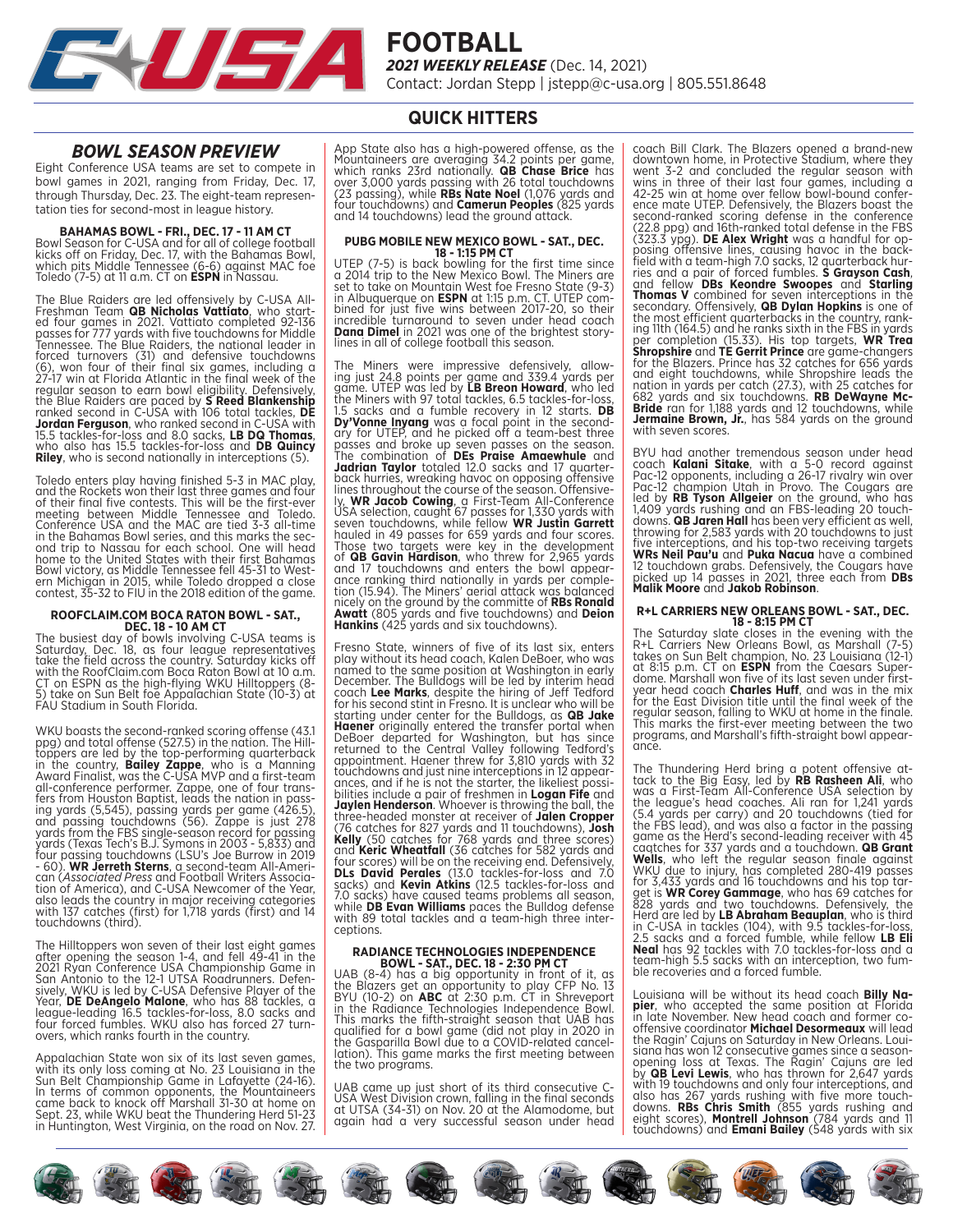

**QUICK HITTERS**

scores) lead an explosive ground game for the Ra-<br>gin' Cajuns. Defensively**, LB Chauncey Manac** leads<br>the way for Louisiana with 14.5 tackles-for-loss and<br>10.5 sacks, while fellow **LB Lorenzo McCaskill** leads the team in tackles with 78.

# **MYRTLE BEACH BOWL - MON., DEC. 20 - 1:30 PM CT**

Old Dominion (6-6) will take the field in the pro- gram's second-ever bowl game on Saturday at 1:30 p.m. CT on **ESPN** in the Myrtle Beach Bowl, pre- sented by TaxAct against Tulsa (6-6). ODU, one of the better stories in the country, won its final five<br>games to reach a bowl after starting 1-6. The Mon-<br>archs did not play in 2020, opting out of the sea-<br>son due to COVID concerns, and new head coach<br>**Ricky Rahne** made h leading the Monarchs to their first bowl since 2016. Tulsa bounced back from a 3-6 start, winning their final three games, including a 34-31 win at SMU in the regular season finale. This will be the first-ever meeting between the two programs.

ODU is led defensively by **LB Jordan Young**, who<br>had a team-high 93 tackles, 3.5 tackles-for-loss, a<br>sack, an interception and a fumble recovery on the<br>season. Offensively, **RB Blake Watson** ran for 1,035<br>yards (103.5 yard returners in the country in **LaMareon James**, who averages 26.3 yards per return with one touchdown (ranks 19th in the FBS).

Tulsa is led offensively by **RB Shamari Brooks**, who<br>has rushed for 922 yards and six touchdowns and<br>**WR Josh Johnson**, who has 75 catches for 985 yards<br>and five scores on the season. Tulsa **QB Brin Davis**<br>has thrown for n quarterback hurries, a forced fumble and a fumble recovery in 12 appearances for the Golden Hurri- cane. In Tulsa's secondary, the ball-hawking pair of **Travon Fuller** and **Tieneal Martin** enter play with a combined seven interceptions.

# **TROPICAL SMOOTHIE CAFE FRISCO BOWL - TUES., DEC. 21 - 6:30 PM CT**

UTSA (12-1) enters bowl season fresh off the pro-<br>gram's first conference championship, travels to<br>Frisco to take on CFP No. 24 San Diego State (11-2)<br>at 6:30 p.m. CT on **ESPN**. The Roadrunners come in at No. 24 in the *Associated Press* Top 25 and No. 25 in the USA Today AFCA Coaches Poll and narrowly missed a spot in the CFP rankings. This will be the first-ever meeting between the two programs.

UTSA has had the best season in the program's short history, boasting one of the nation's best running<br>backs in **Sincere McCormick**, who has 1,479 yards<br>and 15 touchdowns. McCormick is a Second-Team<br>All-American by the Football Writers Association<br>of America and a third-tea which includes **QB Frank Harris** (2,906 yards passing with 25 touchdowns to only five interceptions<br>and 565 yards rushing with six more scores) and **WR**<br>**Zakhari Franklin** (73 catches for 938 yards and 11<br>touchdowns). **WRs** 16.0 tackles-for-loss and 10.0 sacks with an inter- ception and a forced fumble. UTSA has the second-highest scoring offense in C-USA (37.8 ppg) and only allows 23.6 points per game defensively.

San Diego State fell in the Mountain West Champi- onship Game, 46-13 at home to Utah State. Defense is definitely the Aztecs' calling card, holding oppo- nents to 19.5 points per game and hold opponents to 319.5 yards per game. S Patrick McMorris leads the way for SDSU with 83 tackles, four interceptions, eight pass break-ups and a fumble recovery, while Mountain West Defensive Player of the Year **DE Cameron Thomas** has had a monster year, posting 68 total tackles, 20.5 touchdowns.

# **FRISCO FOOTBALL CLASSIC - THURS., DEC. 23 - 2:30 PM CT**

North Texas (6-6) won its last five games of the season to earn bowl eligibility, including a 45-23 win<br>over then-CFP No. 22 UTSA in Denton to pick up win<br>number six on the season. The Mean Green are set<br>to take on MAC opp newly-minted Frisco Football Classic at 2:30 p.m. CT on **ESPN** on Thursday, Dec. 23, to close out the C-USA bowl season. Thursday's game marks the first meeting between the two programs.

The Mean Green opened the season with a difficult<br>schedule at 1-6 and turned things around in a big<br>way to find themselves in postseason play. UNT<br>made a big-time turnaround on the defensive side of<br>the ball in 2021, holdi nator **Phil Bennett**, whom head coach **Seth Littrell**<br>brought in to improve that side of the ball. **LB KD**<br>**Davis** has led the way for UNT, leading C-USA in total tackles (107) and recorded 12.5 tackles-for-loss with 5.0 sacks and a pair of fumble recoveries. The<br>twin duo of **Gabriel Murphy** (6.0 sacks) and **Gray-**<br>son Murphy (7.5 sacks) has been a terror for oppos-<br>ing offensive lines, and have been a big part of the Mean Green's defensive turnaround. Offensively the<br>Mean Green boast the third-ranked rushing attack<br>in the FBS (245.3 ypg), which was led by **RBs DeAn-**<br>dre Torrey (1,215 yards and 13 touchdowns), **Ikaika<br>Ragsdale** (511 ya high 54 catches for 715 yards and four scores.

Miami (OH) won two of its last three games to earn<br>a bowl berth, and finished 5-3 in league play. The<br>Redhawks have held opponents to 23.8 points per<br>game. A pair of Redhawks are over the 110-tackle<br>mark in **LB Ivan Pace,** 7.0 tackles-for-loss, a fumble recovery and a forced fumble). **DLs Kameron Butler** (14.0 tackles-for-loss and a team-high 8.0 sacks) and **Ben Kimpler** (11.0 tackles-for-loss and 4.0 sacks) have caused many problems for opposing offenses. Offensively, Miami<br>(OH) is led by **QB Brett Gabbert**, who has thrown<br>for 2,418 yards with 24 touchdowns and only six<br>interceptions and **WR Jack Sorenson**, who has 69 catches for 1,290 yards and 10 scores.

#### **C-USA ALL-AMERICANS**

WKU **WR Jerreth Sterns** and UTSA **RB Sincere Mc-**<br>**Cormick** have earned All-American status follow-<br>ing their excellent seasons. It marks McCormick's<br>second-straight season on the All-American circuit.

# **Football Writers Association of America (FWAA) Second Team**

RB: Sincere McCormick, UTSA WR: Jerreth Sterns, WKU

**Associated Press Second Team** WR: Jerreth Sterns, WKU

**Third Team** Sincere McCormick, UTSA

#### **ZAPPE, APPROACHING HISTORY**

WKU **QB Bailey Zappe**, was excellent again in the C-USA Championship Game on 12/3, despite a close loss for the Hilltoppers. Zappe completed 36-59 passes for a C-USA Championship Game record 577 yards and four touchdowns w WKU) history for single-season passing touchdowns,<br>with 56 (in 13 games) and is now third in FBS history<br>in that category. He also moved into third in C-USA<br>history (and eighth in FBS history) in single-season<br>passing yard

#### **FBS SINGLE-SEASON PASSING TOUCHDOWNS**

| 1. | Joe Burrow, LSU, 2019               | 60   |
|----|-------------------------------------|------|
|    | 2.    Colt Brennan. Hawai'i. 2006   | 58   |
| 3. | Bailey Zappe, WKU, 2021             | 56   |
| 4. | David Klingler, Houston, 1990       | 54   |
| 5. | B.J. Symons, Texas Tech, 2003       | 52   |
| 6. | Dwayne Haskins, Ohio State, 2018    | 50   |
|    | Derek Carr, Fresno State, 2013      | 50   |
|    | Sam Bradford, Oklahoma, 2006        | 50   |
|    | FBS SINGLE-SEASON PASSING YARDAGE   |      |
| 1. | B.J. Symons. Texas Tech. 2003       | 5.83 |
|    | 2. Graham Harrell, Texas Tech, 2007 | 5.7C |
|    | 1.011.0010                          |      |

#### **FBS SINGLE-SEASON PASSING YARDAGE**

| 1. B.J. Symons, Texas Tech, 2003                | 5.833  |
|-------------------------------------------------|--------|
| 2. Graham Harrell, Texas Tech, 2007             | 5.705  |
| 3. Joe Burrow. LSU, 2019                        | 5.671  |
| Case Keenum. Houston, 2009                      | 5.671  |
| 5. Case Keenum. Houston. 2011                   | 5.631  |
| 6. Anthony Gordon, Washington State, 2019 5,579 |        |
| 7.    Colt Brennan. Hawai'i. 2006               | 5.549  |
| 8. Bailey Zappe, WKU, 2021                      | 5.545  |
| 9. Tv Detmer, BYU, 1990                         | 5.188  |
| $10.5$ $\ldots$ $111$                           | $-110$ |

10. David Klingler, Houston, 1990 5,140

Zappe, who leads the nation in passing yards per game (426.5), and has completed 69.2% of his passes (442-639), which is ninth nationally, for 5,545 yards with 56 touchdowns (both lead the FBS) with 11 interceptions. He also has three rushing touchdowns on the season. Zappe has surpassed the 365-yard passing mark in 11 of 13 games this year for WKU. Zappe's 59 touchdowns responsible for are 12 more than the next-closest player - Wake Forest's Sam Hartman.

| Opponent                   | <b>Passing Yds</b> | PassingTDs |
|----------------------------|--------------------|------------|
| 9/2 vs. UT-Martin          | 424 (28-35)        |            |
| 9/11 at Army               | 435 (28-40)        | 3          |
| 9/25 vs. Indiana           | 365 (31-44)        | 3          |
| 10/2 at Michigan State     | 488 (46-64)        | 3          |
| 10/9 vs. UTSA              | 523 (38-60)        | 5          |
| 10/16 at Old Dominion      | 397 (36-54)        | 5          |
| 10/23 at FIU               | 382 (39-49)        | 3          |
| 10/30 vs. Charlotte        | 393 (33-45)        | 4          |
| 11/6 vs. Middle Tennessee  | 281 (29-50)        | 4          |
| 11/13 at Rice              | 482 (34-42)        | 5          |
| 11/20 vs. Florida Atlantic | 470 (39-40)        | 6          |
| 11/27 at Marshall          | 328 (25-48)        | 4          |
| 12/3 at UTSA               | 577 (36-59)        | 4          |

#### **STERNS' SEASON FOR THE AGES**

WKU **WR Jerreth Sterns** is among the FBS leaders in several categories entering bowl season. The former Houston Baptist wideout is the national leader in receiving yards per game (132.2) and leads the FBS in receptions per game (10.5). Sterns has a C-USA and program-record 137 receptions (leads the FBS and is 39 more than the next player) for 1,718 yards (leads the FBS) and 14 touchdowns (third in the FBS) in 13 games in 2021.

Sterns has eight games in 2021 with 10 or more catches, and nine games with at least 100 yards receiving.

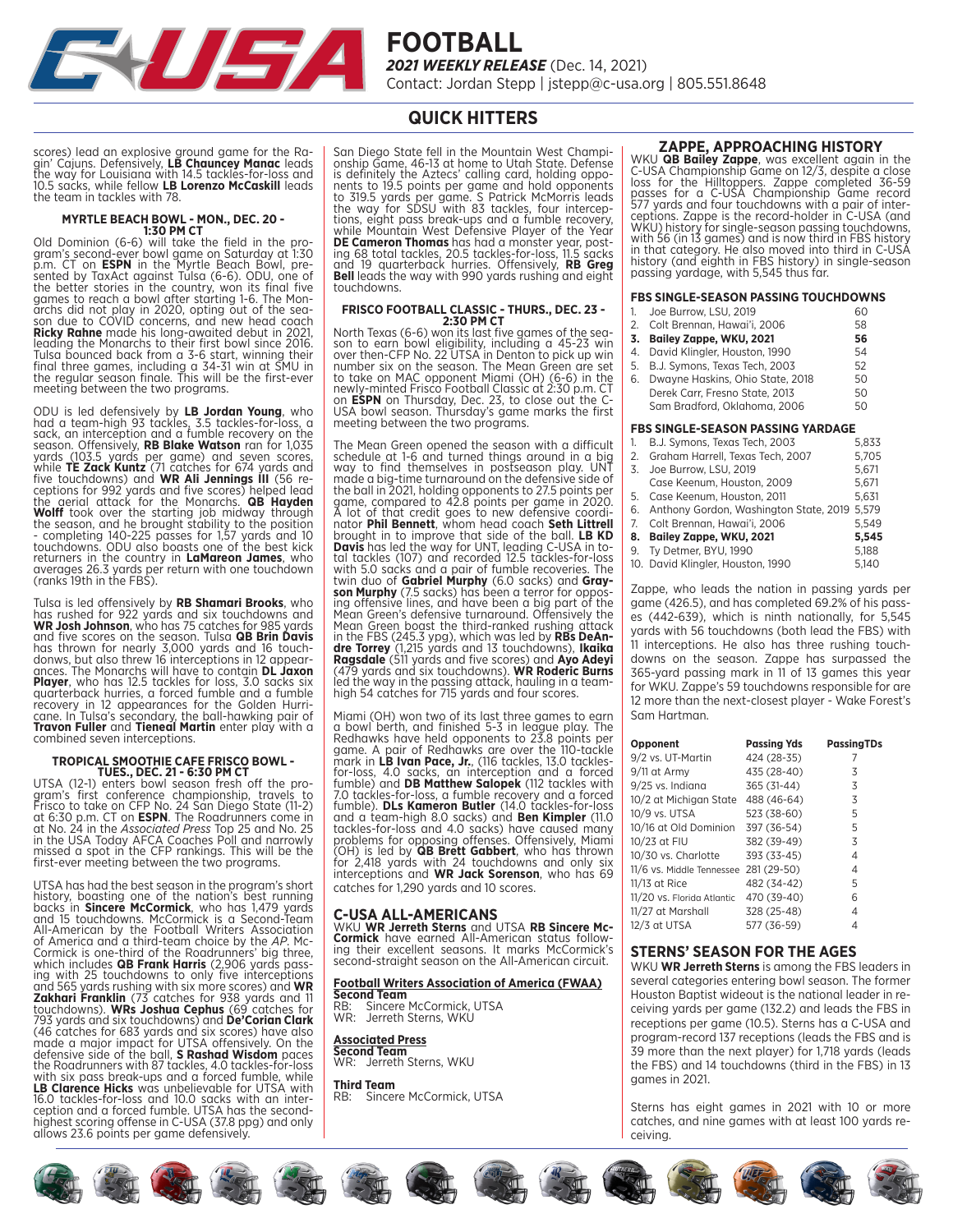

### **QUICK HITTERS**

Sterns is now the C-USA record-holder for receptions in a single season, and fourth in single-season receiving yards, through 13 appearances.

#### **SINGLE-SEASON RECEPTIONS (C-USA)**

- **137 Jerreth Sterns, WKU, 2021 (1,718 yards)**
- 136 Trent Taylor, Louisiana Tech, 2016 (1,803 yards)
- 114 Justin Hardy, East Carolina, 2013 (1,284 yards) 111 James Casey, Rice, 2008 (1,329 yards)
- 110 Tommy Shuler, Marshall, 2012 (1,138 yards)
- 108 Richie James, Middle Tennessee, 2015 (1,346 yards)
- 106 Tommy Shuler, Marshall, 2013 (1,165 yards)
- 105 Richie James, Middle Tennessee, 2016 (1,625 yards)
- 
- 104 James Cleveland, Houston, 2009 (1,214 yards) Dwayne Harris, East Carolina, 2010 (1,123 yards)
- 101 Arnold Jackson, Louisville, 1999 (1,209 yards)

- **SINGLE-SEASON RECEIVING YARDS (C-USA)**<br>1,803 Trent Taylor, Louisiana Tech, 2016 (13 Trent Taylor, Louisiana Tech, 2016 (136 catches)
- 1,752 Patrick Edwards, Houston, 2011 (89 catches)
- 1,730 Taywan Taylor, WKU, 2016 (98 catches)
- **1,718 Jerreth Sterns, WKU, 2021 (137 catches)**
- 1,625 Richie James, Middle Tennessee, 2016
- (105 catches) 1,535 Carlos Henderson, Louisiana Tech, 2016 (82 catches)
- 1,467 Taywan Taylor, WKU, 2015 (86 catches)
- 1,456 Donnie Avery, Houston, 2007 (91 catches)
- 1,452 Roddy White, UAB, 2004 (71 catches)
- 1,391 Michael Thomas, Southern Miss, 2015 (71 catches)

Sterns' 137 receptions rank seventh in FBS history, and with one game remaining for the excellent slot receiver, he will likely continue to climb that list.

#### **FBS SINGLE-SEASON BECEIVING VARDS**

| Zav Jones, East Carolina, 2016       | 158                                                                                   |
|--------------------------------------|---------------------------------------------------------------------------------------|
| Freddie Barnes, Bowling Green, 2009  | 155                                                                                   |
| Manny Hazard, Houston, 1989          | 142                                                                                   |
| Jordan White, Western Michigan, 2011 | 140                                                                                   |
| Troy Edwards, Louisiana Tech, 1998   | 140                                                                                   |
| Nate Burleson, Nevada, 2002          | 138                                                                                   |
| Jerreth Sterns, WKU, 2021            | 137                                                                                   |
| Trent Taylor, Louisiana Tech, 2016   | 136                                                                                   |
| Michael Crabtree, Texas Tech, 2007   | 134                                                                                   |
| Trevor Inslev. Nevada, 1999          | 134                                                                                   |
| Howard Twilley, Tulsa, 1965          | 134                                                                                   |
|                                      | 131                                                                                   |
| Ryan Brovles, Oklahoma, 2010         | 131                                                                                   |
| Alex Van Dyke, Nevada, 1995          | 129                                                                                   |
|                                      | 128                                                                                   |
| J.R. Tolver, San Diego State, 2002   | 128                                                                                   |
|                                      | 12. Davante Adams, Fresno State, 2013<br>13.<br>15. Brandin Cooks. Oregon State, 2013 |

#### **AERIAL ASSAULT IN C-USA**

Conference USA has been the home of some of the most prolific passing attacks in the FBS throughout the 2021 season. Two C-USA quarterbacks rank in the top-15 nationally in passing yardage per game - WKU's **Bailey Zappe** leads the FBS (426.5) and Marshall's **Grant Wells** is 15th (286.1).

Additionally, three C-USA signal-callers rank inside the top-20 nationally in passing touchdowns - Zappe leads the FBS (56), Charlotte's **Chris Reynolds** 16th (26) and UTSA's **Frank Harris** is 18th (25). C-USA quarterbacks also rank 2-3-6 nationally in yards per completion - FIU's **Max Bortenschlager** (16.49), UTEP's **Gavin Hardison** (15.94), and UAB's **Dylan Hopkins** (15.33).

#### **C-USA RECEIVERS LIGHTING IT UP**

With all the success of the quarterbacks in C-USA,

someone has to catch those passes, and in turn, C-USA receivers are all over the national leaderboards. In terms of receiving yards per game, three of the top-25 spots belong to receivers who hail from C-USA programs - WKU's **Jerreth Sterns** leads the way in the league and FBS (132.2), followed by UTEP's **Jacob Cowing**, who is sixth (110.8) and WKU's **Mitchell Tinsley** (99.9) is seventh.

Sterns (14), Tinsley (12) and UTSA **WR Zakhari Franklin** (11), are also inside the top-10 in receiving touchdowns, ranking third, sixth and 11th respectively, while FIU **WR Tyrese Chambers** ranks 24th (9).

Big plays are seen all over the field across C-USA, as four pass-catchers rank inside the national top-12 in terms of yards per reception, while a total of seven are inside the top-25 - UAB WR **Trea Shropshire**  leads the nation (27.28) while Chambers is second (23.87), UAB **TE Gerrit Prince** is seventh (20.50), Cowing is 11th (19.85), Louisiana Tech **WR Bub Means** is 13th (19.55), Marshall **WR Willie Johnson** is 14th (19.53) and FIU **WR Bryce Singleton** is 24th (18.38).

### **TOP 25 POLLS AP TOP 25**

|     | Rank Team             | Conf.         | LW                                         |
|-----|-----------------------|---------------|--------------------------------------------|
| 1.  | Alabama (12-1) [50]   | SEC           | 4                                          |
| 2.  | Michigan (12-1) [9]   | Big Ten       | $\overline{c}$                             |
| 3.  | Georgia (12-1)        | <b>SEC</b>    |                                            |
| 4.  | Cincinnati (13-0) [3] | AAC           | $\begin{array}{c} 1 \\ 3 \\ 6 \end{array}$ |
| 5.  | Notre Dame (11-1)     | Ind.          |                                            |
| 6.  | Baylor (11-2)         | Big 12        | 9                                          |
| 7.  | Ohio State (10-2)     | Big Ten       | 7                                          |
| 8.  | Ole Miss (10-2)       | <b>SEC</b>    | 8                                          |
| 9.  | Oklahoma State (11-2) | <b>Big 12</b> | 5                                          |
| 10. | Utah (10-3)           | Pac-12        | 14                                         |
| 11. | Michigan State (10-2) | Big Ten       | 11                                         |
| 12. | BYU (10-2)            | Ind.          | 12                                         |
| 13. | Pittsburgh (11-2)     | ACC           | 17                                         |
| 14. | Oklahoma (10-2)       | <b>Big 12</b> | 13                                         |
| 15. | Oregon (10-3)         | $Pac-12$      | 10                                         |
| 16. | Louisiana (12-1)      | Sun Belt      | 20                                         |
| 17. | lowa (10-3)           | Big Ten       | 15                                         |
| 18. | <b>NC State (9-3)</b> | ACC           | 21                                         |
| 19. | Clemson (9-3)         | ACC           | 22                                         |
| 20. | Wake Forest (10-3)    | ACC           | 18                                         |
| 21. | Houston (11-2)        | AAC           | 16                                         |
| 22. | Arkansas (8-4)        | <b>SEC</b>    | 23                                         |
| 23. | Texas $A&M(8-4)$      | <b>SEC</b>    | 24                                         |
| 24. | <b>UTSA (12-1)</b>    | <b>C-USA</b>  | NR                                         |
| 25. | Kentucky (9-3)        | SEC           | 25                                         |

**Others Receiving Votes:** Utah State 109; Wisconsin 66; San Diego State 63; Minnesota 38; Purdue 36; Appalachian State 9; Army 7; Mississippi State 4; Penn State 4; Northern Illinois 1.

#### **USA TODAY AFCA COACHES TOP 25**

|     | <b>Rank Team</b>      | Conf.      | LW |
|-----|-----------------------|------------|----|
| 1.  | Alabama (12-1) [541   | <b>SEC</b> | 2  |
| 2.  | Michigan (12-1) [5]   | Bia Ten    | 3  |
| 3.  | Georgia (11-1)        | <b>SEC</b> |    |
| 4.  | Cincinnati (13-0) [3] | AAC        | 4  |
| 5.  | Notre Dame (11-1)     | Ind.       | 6  |
| 6.  | Baylor (11-2)         | Bia 12     | 9  |
| 7.  | Ohio State (10-2)     | Bia Ten    | 7  |
| 8.  | Ole Miss (10-2)       | <b>SEC</b> | 8  |
| 9.  | Oklahoma State (11-2) | Bia 12     | 5  |
| 10. | Michigan State (10-2) | Bia Ten    | 13 |
| 11. | Utah (10-3)           | Pac-12     | 17 |
| 12. | Pittsburgh (11-2)     | ACC        | 15 |
| 13. | Oklahoma (10-2)       | Big 12     | 11 |
| 14. | BYU (10-2)            | Ind.       | 14 |
| 15. | Oregon (10-3)         | Pac-12     | 10 |
| 16. | lowa (10-3)           | Bia Ten    | 12 |

| 17. | Louisiana (12-1)   | Sun Belt     | 21        |
|-----|--------------------|--------------|-----------|
| 18. | NC State (9-3)     | Ind.         | 20        |
| 19. | Wake Forest (10-3) | ACC          | 18        |
| 20. | Kentucky (9-3)     | <b>SEC</b>   | 22        |
| 21. | Houston (11-2)     | AAC          | 16        |
| 22. | Clemson (9-3)      | ACC          | 24        |
| 23. | Texas A&M (8-4)    | <b>SEC</b>   | 23        |
| 24. | Arkansas (8-4)     | <b>SEC</b>   | 25        |
| 25. | <b>UTSA (12-1)</b> | <b>C-USA</b> | <b>NR</b> |

**Others Receiving Votes:** Wisconsin 105; Utah State 85; San Diego State 62; Minnesota 17; Air Force 15; Penn State 5; Fresno State 5; UCLA 3; Mississippi State 2; Coastal Carolina 2; Appalachian State 2; Purdue 1.

#### **COLLEGE FOOTBALL PLAYOFF RANKINGS Rank Team Conf. LW**

| ruur | 154111                 | JUII.         | ⊢vv               |
|------|------------------------|---------------|-------------------|
| 1.   | Alabama (12-1)         | SEC           | 3                 |
| 2.   | Michigan (12-1)        | Big Ten       | $\frac{2}{1}$ 4 6 |
| 3.   | Georgia (12-1)         | SEC           |                   |
| 4.   | Cincinnati (13-0)      | AAC           |                   |
| 5.   | Notre Dame (11-1)      | Ind.          |                   |
| 6.   | Ohio State (10-2)      | Big Ten       | 7                 |
| 7.   | Baylor (11-2)          | <b>Big 12</b> | 9                 |
| 8.   | Ole Miss (10-2)        | SEC           | $\overline{8}$    |
| 9.   | Oklahoma State (11-2)  | <b>Big 12</b> | 5                 |
| 10.  | Michigan State (10-2)  | Big Ten       | 11                |
| 11.  | Utah (10-3)            | Pac-12        | 17                |
| 12.  | Pittsburgh (11-2)      | ACC           | 15                |
| 13.  | BYU (10-2)             | Ind.          | 12                |
| 14.  | Oregon (10-3)          | Pac-12        | 10                |
| 15.  | lowa (10-3)            | Big Ten       | 13                |
| 16.  | Oklahoma (10-2)        | <b>Big 12</b> | 14                |
| 17.  | Wake Forest (10-3)     | ACC           | 16                |
| 18.  | NC State (9-3)         | ACC           | 18                |
| 19.  | Clemson (9-3)          | ACC           | 20                |
| 20.  | Houston (11-2)         | AAC           | 21                |
| 21.  | Arkansas (8-4)         | <b>SEC</b>    | 22                |
| 22.  | Kentucky (9-3)         | SEC.          | 23                |
| 23.  | Louisiana (12-1)       | Sun Belt      | 24                |
| 24.  | San Diego State (11-2) | <b>MWC</b>    | 19                |
| 25.  | Texas A&M (8-4)        | SEC           | 25                |

#### **C-USA ADDS FOUR NEW MEMBERS**

Conference USA announced on Nov. 5 that Jacksonville State University, Liberty University, New Mexico State University and Sam Houston State University will join the league on July 1, 2023.

Those actions were approved unanimously by the league's Board of Directors.

 "We are incredibly excited about adding these four new members and feel there is tremendous upside in these moves for our conference," Conference USA Commissioner Judy MacLeod said. "This is a quality mix of established and emerging universities that provides us with a compelling group to continue to build with, focusing on competing for and winning championships well into the future. We have been deliberate in our efforts for the past few weeks to get us to this point and will continue to evaluate and consider our additional options for membership."

#### **NCAA LEADERS (TEAM)**

Below is a list of NCAA leaders among Conference USA programs:

32.0% 9th

|  |  |  | <b>3rd Down Conversion Percentage</b> |
|--|--|--|---------------------------------------|
|--|--|--|---------------------------------------|

| WKU  | 45.3% | 20th |
|------|-------|------|
| UTSA | 45.2% | 22nd |

**3rd Down Conversion Percentage (Defense)** Florida Atlantic 31.8% 6th

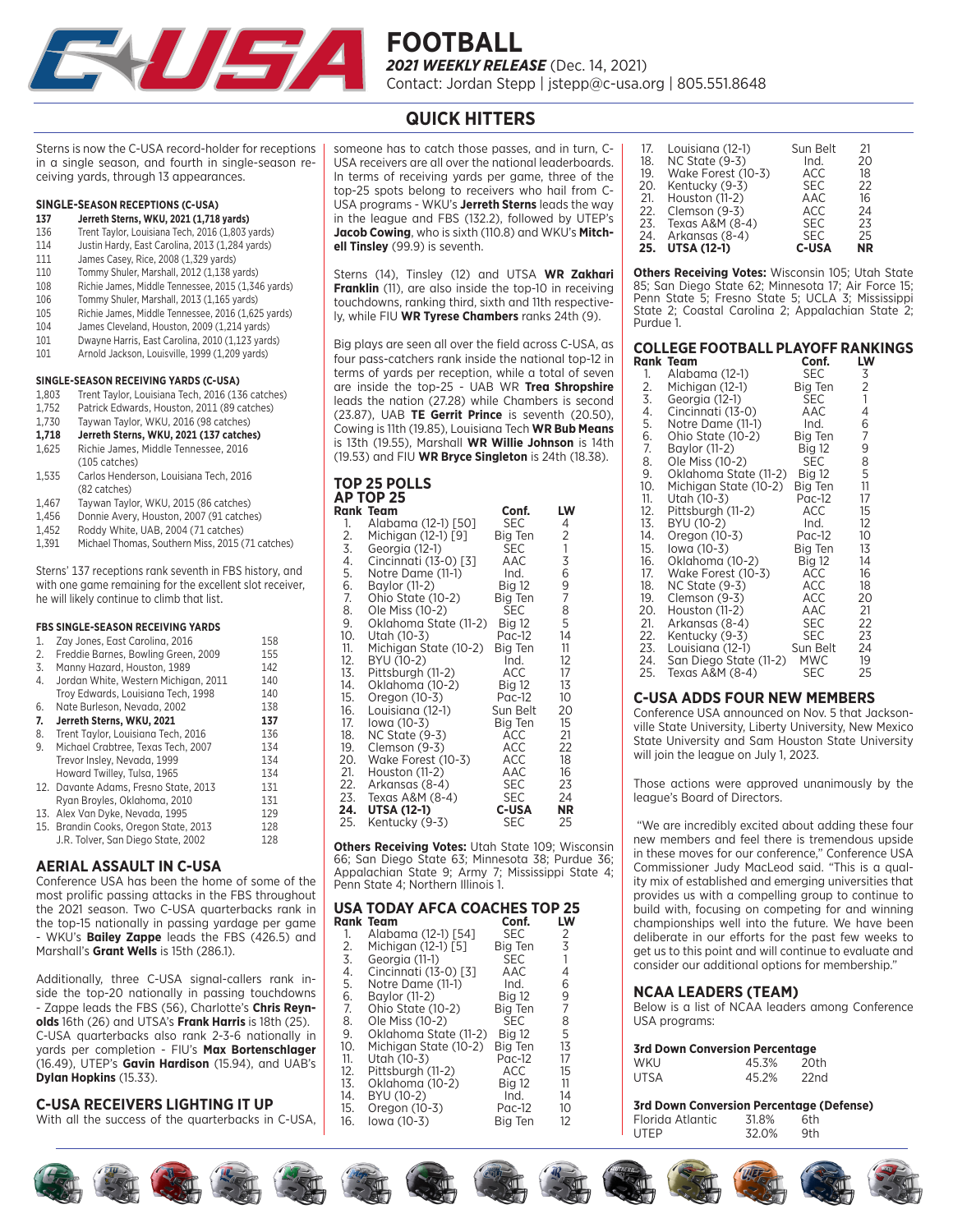

### **QUICK HITTERS**

| <b>4th Down Conversion Percentage</b><br>UTEP                                                                                                                            | 72.7%                                                                                                     | 5th                                                                       |
|--------------------------------------------------------------------------------------------------------------------------------------------------------------------------|-----------------------------------------------------------------------------------------------------------|---------------------------------------------------------------------------|
| <b>4th Down Conversion Percentage (Defense)</b><br>Louisiana Tech<br>Old Dominion                                                                                        | 40.0%<br>40.0%                                                                                            | 22nd<br>22nd                                                              |
| <b>Blocked Kicks</b><br>Old Dominion<br>Marshall<br>Middle Tennessee<br>Charlotte<br>Rice<br>UAB                                                                         | 6<br>4<br>4<br>3<br>3<br>3                                                                                | 1st<br>9th<br>9th<br>21st<br>21st<br>21st                                 |
| <b>Blocked Punts</b><br>Old Dominion<br>Middle Tennessee<br>UAB                                                                                                          | 4<br>2<br>$\overline{2}$                                                                                  | 1st<br>17th<br>17th                                                       |
| <b>Completion Percentage</b><br>WKU<br>Marshall<br>UTSA                                                                                                                  | 68.7%<br>66.5%<br>65.3%                                                                                   | 7th<br>20th<br>25th                                                       |
| <b>Defensive Touchdowns</b><br>Middle Tennessee<br>UTSA<br>Southern Miss<br>Louisiana Tech<br>Charlotte<br>Florida Atlantic<br>North Texas<br>Old Dominion<br>UAB<br>WKU | 6<br>5<br>4<br>3<br>$\overline{c}$<br>$\frac{2}{2}$<br>$\overline{c}$<br>$\overline{c}$<br>$\overline{2}$ | 1st<br>4th<br>6th<br>12th<br>23rd<br>23rd<br>23rd<br>23rd<br>23rd<br>23rd |
| <b>Fewest Penalties</b><br>UTSA                                                                                                                                          | 62                                                                                                        | 25th                                                                      |
| <b>Fewest Penalties Per Game</b><br>UTSA                                                                                                                                 | 4.77                                                                                                      | 16th                                                                      |
| <b>First Downs (Defense)</b><br>Southern Miss<br>UAB                                                                                                                     | 197<br>217                                                                                                | 8th<br>20th                                                               |
| <b>First Downs (Offense)</b><br>WKU<br>UTSA                                                                                                                              | 357<br>298                                                                                                | 1st<br>16th                                                               |
| <b>Fumbles Lost</b><br>North Texas                                                                                                                                       | 4                                                                                                         | 13th                                                                      |
| <b>Fumbles Recovered</b><br>Middle Tennessee<br><b>UTSA</b><br>Louisiana Tech<br>North Texas<br>Southern Miss                                                            | 15<br>13<br>$12 \overline{ }$<br>$12 \overline{ }$<br>12                                                  | 1st<br>3rd<br>6th<br>6th<br>6th                                           |
| <b>Kickoff Return Defense</b><br>WKU                                                                                                                                     | 16.67                                                                                                     | 12th                                                                      |
| <b>Kickoff Returns</b><br><b>UTSA</b>                                                                                                                                    | 24.75                                                                                                     | 23rd                                                                      |
| <b>Net Punting</b><br>UTSA                                                                                                                                               | 42.93                                                                                                     | 13th                                                                      |

| <b>Interceptions (For)</b><br>WKU<br>Middle Tennessee<br>Rice                               | 19<br>16<br>14                                                                    | 2nd<br>5th<br>21st |                                      |
|---------------------------------------------------------------------------------------------|-----------------------------------------------------------------------------------|--------------------|--------------------------------------|
| <b>Interceptions (Thrown)</b><br><b>UTSA</b>                                                | 5                                                                                 | 13th               |                                      |
| <b>Passing Offense</b><br><b>WKU</b><br>Marshall                                            | 434.6 ypg<br>310.7 ypg                                                            |                    | 1st<br>12th                          |
| <b>Passing Yards Per Completion</b><br><b>UTEP</b><br><b>FIU</b><br><b>UAB</b>              | 15.90 ypc<br>15.72 ypc<br>15.29 ypc                                               |                    | 3rd<br>4th<br>6th                    |
| <b>Punt Return Defense</b><br>Charlotte                                                     | 2.75                                                                              |                    | 9th                                  |
| <b>Punt Returns</b><br>Middle Tennessee<br>Old Dominion                                     | 17.24<br>11.60                                                                    |                    | 4th<br>21st                          |
| <b>Red Zone Defense</b><br>Southern Miss<br>Florida Atlantic<br>Marshall<br><b>UTEP</b>     | 70.3%<br>71.4%<br>72.2%<br>74.5%                                                  |                    | 5th<br>8th<br>9th<br>19th            |
| <b>Red Zone Offense</b><br><b>WKU</b><br><b>UTSA</b>                                        | 91.4%<br>89.8%                                                                    |                    | 14th<br>21st                         |
| <b>Rushing Defense</b><br><b>UAB</b><br><b>UTSA</b>                                         | 104.2 ypg<br>111.5 ypg                                                            |                    | 11th<br>14th                         |
| <b>Rushing Offense</b><br>North Texas                                                       | 245.2 ypg                                                                         |                    | 3rd                                  |
| <b>Sacks Allowed</b><br><b>WKU</b><br>North Texas<br>Marshall<br><b>UTEP</b><br><b>UTSA</b> | 1.23 per game<br>1.33 per game<br>1.42 per game<br>1.42 per game<br>1.46 per game |                    | 12th<br>15th<br>20th<br>20th<br>24th |
| <b>Sacks</b><br>Marshall                                                                    | 3.17 per game                                                                     |                    | 12th                                 |
| <b>Scoring Offense</b><br>WKU<br><b>UTSA</b>                                                | 43.1 ppg<br>37.8 ppg                                                              |                    | 2nd<br>12th                          |
| <b>Team Passing Efficiency</b><br>WKU<br>UAB<br><b>UTSA</b>                                 | 166.77<br>156.09<br>154.13                                                        |                    | 5th<br>17th<br>21st                  |
| <b>Team Passing Efficiency Defense</b><br>Marshall<br><b>UTEP</b>                           | 115.23<br>119.63                                                                  |                    | 13th<br>23rd                         |
| <b>Team Tackles for Loss</b><br>Middle Tennessee 6.8 per game                               |                                                                                   |                    | 22nd                                 |
| <b>Total Defense</b><br><b>UAB</b>                                                          | 323.3 ypg                                                                         |                    | 16th                                 |

| Total Offense<br>WKU<br>Marshall                                                                                  | 527.5 ypg<br>470.8 ypg           |                                        | 2nd<br>10th                               |                      |
|-------------------------------------------------------------------------------------------------------------------|----------------------------------|----------------------------------------|-------------------------------------------|----------------------|
| <b>Turnovers Forced</b><br>Middle Tennessee<br>WKU<br>UTSA<br>Southern Miss<br>Florida Atlantic<br>Louisiana Tech | 31<br>27<br>25<br>23<br>21<br>21 |                                        | 1st<br>4th<br>8th<br>14th<br>25th<br>25th |                      |
| Turnover Margin<br>UTSA<br>Middle Tennessee<br>WKU                                                                | +13<br>$+11$<br>+8               |                                        | 2nd<br>6th<br>22nd                        |                      |
| <b>Turnovers Lost</b><br>UTSA                                                                                     | 12                               |                                        | 23rd                                      |                      |
| <b>NCAA LEADERS (INDIVIDUAL)</b><br>Below is a list of NCAA leaders among Conference<br><b>USA</b> individuals:   |                                  |                                        |                                           |                      |
| <b>All-Purpose</b><br>Rasheen Ali, Marshall<br>Jerreth Sterns, WKU<br>Sincere McCormick, UTSA                     |                                  | 139.58 ypg<br>138.92 ypg<br>127.92 ypg |                                           | 11th<br>12th<br>21st |
| <b>Blocked Kicks</b><br>Grayson Cash, UAB<br>TJ Johnson, Marshall<br>Dion Novil, North Texas                      |                                  | 2<br>2<br>$\overline{2}$               |                                           | 2nd<br>2nd<br>2nd    |
| <b>Combined Kick Returns</b><br>Camron Harrell, Southern Miss<br>Shadrick Byrd, Charlotte<br>Beanie Bishop, WKU   |                                  | 662<br>616<br>591                      |                                           | 12th<br>18th<br>21st |
| <b>Completion Percentage</b><br>Bailey Zappe, WKU<br>Grant Wells, Marshall                                        |                                  | 69.2%<br>66.8%                         |                                           | 9th<br>24th          |
| <b>Completions Per Game</b><br>Bailey Zappe, WKU<br>Grant Wells, Marshall                                         |                                  | 34.00<br>23.33                         |                                           | 2nd<br>14th          |
| <b>Passing Efficiency</b><br>Bailey Zappe, WKU<br>Dylan Hopkins, UAB                                              |                                  | 167.3<br>164.5                         |                                           | 7th<br>11th          |
| <b>Passing TDs</b><br>Bailey Zappe, WKU<br>Chris Reynolds, Charlotte<br>Frank Harris, UTSA                        |                                  | 56<br>26<br>25                         |                                           | 1st<br>16th<br>18th  |
| <b>Passing Yards</b><br>Bailey Zappe, WKU<br>Grant Wells, Marshall                                                |                                  | 5,545<br>3,433                         |                                           | 1st<br>13th          |
| <b>Passing Yards Per Game</b><br>Bailey Zappe, WKU<br>Grant Wells, Marshall                                       |                                  | 426.5<br>286.1                         |                                           | 1st<br>15th          |
| <b>Passing Yards Per Completion</b><br>Max Bortenschlager, FIU<br>Gavin Hardison, UTEP<br>Dylan Hopkins, UAB      |                                  | 16.49<br>15.94<br>15.33                |                                           | 2nd<br>3rd<br>6th    |

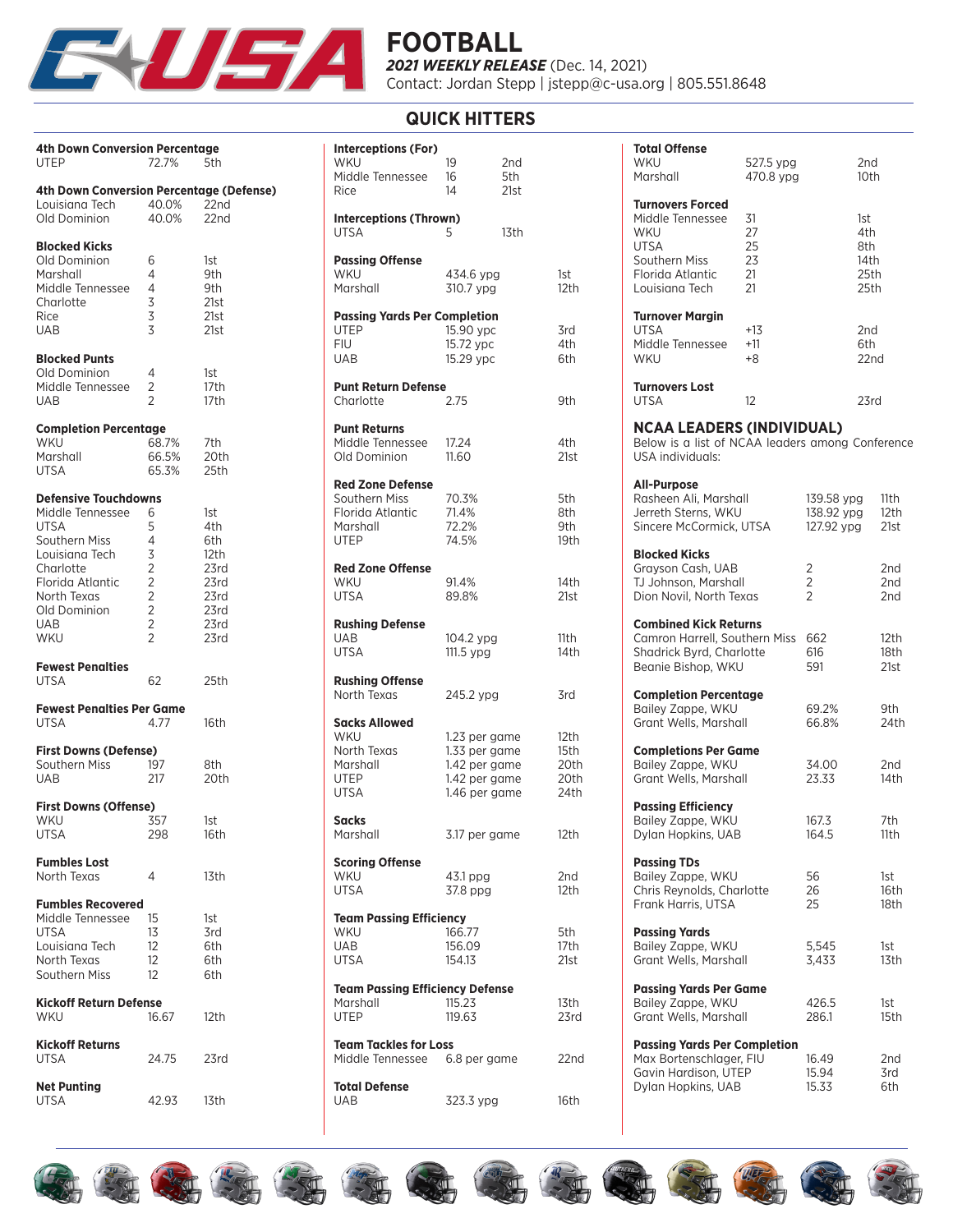

### **QUICK HITTERS**

| <b>Field Goal Percentage</b><br>Ethan Mooney, North Texas                                                                                                                                                                       | 84.6%                                                | 18th                                           |
|---------------------------------------------------------------------------------------------------------------------------------------------------------------------------------------------------------------------------------|------------------------------------------------------|------------------------------------------------|
| <b>Field Goals Per Game</b><br>Hunter Duplessis, UTSA<br>Brayden Narveson, WKU<br>Nick Rice, Old Dominion                                                                                                                       | 1.77<br>1.69<br>1.58                                 | 4th<br>8th<br>14th                             |
| <b>Fumbles Recovered</b><br>Ezekiel Barnett, Louisiana Tech 3<br>Reed Blankenship, MTSU<br>Jordan Brown, North Texas<br>Lorenzo Dantzler, UTSA<br>Jordan Helm, Florida Atlantic<br>Santrell Latham, Southern Miss<br>13 Players | 3<br>3<br>$\overline{3}$<br>3<br>3<br>$\overline{2}$ | 3rd<br>3rd<br>3rd<br>3rd<br>3rd<br>3rd<br>21st |
| <b>Kickoff Returns</b><br>LaMareon Jones, Old Dominion 26.3 ypr<br>Camron Harrell, Southern Miss                                                                                                                                | 25.5 ypr                                             | 19th<br>25th                                   |
| <b>Points Responsible For</b><br>Bailey Zappe, WKU<br>Frank Harris, UTSA<br>Chris Reynolds, Charlotte                                                                                                                           | 358<br>192<br>182                                    | 1st<br>17th<br>21st                            |
| <b>Points Responsible For Per Game</b><br>Bailey Zappe, WKU<br>Chris Reynolds, Charlotte                                                                                                                                        | 27.5<br>16.5                                         | 1st<br>19th                                    |
| <b>Punt Returns</b><br>Jaylin Lane, MTSU<br>Sheldon Jones, UTSA<br>Isiah Page, Old Dominion<br>Smoke Harris, Louisiana Tech                                                                                                     | 16.9 ypr<br>12.0 ypr<br>10.9 ypr<br>8.9 ypr          | 1st<br>6th<br>10th<br>18th                     |
| <b>Punting</b><br>Tommy Heatherly, FIU<br>Matt Hayball, Florida Atlantic<br>Lucas Dean, UTSA                                                                                                                                    | 46.8<br>45.7<br>45.4                                 | 8th<br>17th<br>19th                            |
| <b>Receiving TDs</b><br>Jerreth Sterns, WKU<br>Mitchall Tinsley, WKU<br>Zakhari Franklin, UTSA<br>Tyrese Chambers, FIU                                                                                                          | 14<br>12<br>11<br>9                                  | 3rd<br>6th<br>11th<br>24th                     |
| <b>Receiving Yards</b><br>Jerreth Sterns, WKU<br>Jacob Cowing, UTEP<br>Mitchell Tinsely, WKU                                                                                                                                    | 1,718<br>1,330<br>1,299                              | 1st<br>6th<br>7th                              |
| <b>Receiving Yards Per Game</b><br>Jerreth Sterns, WKU<br>Jacob Cowing, UTEP<br>Mitchell Tinsley, WKU<br>Tyrese Chambers, FIU                                                                                                   | 132.2<br>110.8<br>99.9<br>89.5                       | 1st<br>8th<br>14th<br>25th                     |
| <b>Receptions Per Game</b><br>Jerreth Sterns, WKU                                                                                                                                                                               | 10.5                                                 | 1st                                            |
| <b>Rush Yards Per Carry</b><br>DeWayne McBride, UAB<br>Johnny Ford, Florida Atlantic                                                                                                                                            | 6.75<br>6.34                                         | 4th<br>12th                                    |
| <b>Rushing TDs</b><br>Rasheen Ali, Marshall<br>Sincere McCormick, UTSA<br>DeAndre Torrey, North Texas                                                                                                                           | 20<br>15<br>13                                       | 1st<br>10th<br>24th                            |

| <b>Rushing Yards</b><br>Sincere McCormick, UTSA<br>Rasheen Ali, Marshall<br>DeAndre Torrey, North Texas<br>DeWayne McBride, UAB                                                                         | 1,479<br>1,241<br>1,215<br>1,188                            | 5th<br>17th<br>19th<br>20th                       |
|---------------------------------------------------------------------------------------------------------------------------------------------------------------------------------------------------------|-------------------------------------------------------------|---------------------------------------------------|
| <b>Rushing Yards Per Game</b><br>Sincere McCormick, UTSA<br>Blake Watson, Old Dominion<br>Rasheen Ali, Marshall<br>DeAndre Torrey, North Texas<br>DeWayne McBride, UAB                                  | 113.8<br>103.5<br>103.4<br>101.2<br>99.0                    | 7th<br>16th<br>18th<br>20th<br>24th               |
| <b>Scoring (Points Per Game)</b><br>Rasheen Ali, Marshall<br>Brayden Narveson, WKU<br>Hunter Duplessis, UTSA                                                                                            | 11.0 ppg<br>$10.0$ ppg<br>$9.9$ ppg                         | 2nd<br>4th<br>8th                                 |
| <b>Solo Tackles Per Game</b><br>Reed Blankenship, MTSU                                                                                                                                                  | 5.9                                                         | 7th                                               |
| <b>Tackles for Loss Per Game</b><br>DQ Thomas, MTSU<br>Jordan Ferguson, MTSU<br>DeAngelo Malone, WKU                                                                                                    | 1.4<br>1.3<br>1.3                                           | 11th<br>16th<br>21st                              |
| <b>Total Interceptions</b><br>Quincy Riley, MTSU<br>Naeem Smith, Rice                                                                                                                                   | 5<br>4                                                      | 2nd<br>11th                                       |
| <b>Total Offense</b><br>Bailey Zappe, WKU<br>Grant Wells, Marshall                                                                                                                                      | 428.2 ypg<br>291.8 ypg                                      | 1st<br>18th                                       |
| <b>Total Points Scored</b><br>Rasheen Ali, Marshall<br>Brayden Narveson, WKU<br>Hunter Duplessis, UTSA                                                                                                  | 132<br>130<br>129                                           | 2nd<br>3rd<br>4th                                 |
| <b>Total Tackles</b><br>KD Davis, North Texas                                                                                                                                                           | 8.9                                                         | 25th                                              |
| <b>Total Touchdowns</b><br>Rasheen Ali, Marshall<br>Sincere McCormick, UTSA                                                                                                                             | 22<br>15                                                    | 2nd<br>21st                                       |
| <b>Yards Per Pass Attempt</b><br>Dylan Hopkins, UAB<br>Gavin Hardison, UTEP<br>Bailey Zappe, WKU                                                                                                        | 9.83<br>8.93<br>8.66                                        | 4th<br>15th<br>23rd                               |
| <b>Yards Per Reception</b><br>Trea Shropshire, UAB<br>Tyrese Chambers, FIU<br>Gerrit Prince, UAB<br>Jacob Cowing, UTEP<br>Bub Means, Louisiana Tech<br>Willie Johnson, Marshall<br>Bryce Singleton, FIU | 27.28<br>23.87<br>20.50<br>19.85<br>19.55<br>19.53<br>18.26 | 1st<br>2nd<br>7th<br>11th<br>13th<br>14th<br>24th |
| <b>2021 SCHEDULE BREAKDOWN</b><br>Here's a look at C-USA's non-league FBS opponents<br>by conference during the 2021 season:                                                                            |                                                             |                                                   |
| ACC: Duke, NC State, Virginia Tech, Wake Forest<br>American: East Carolina Houston Memphis Navy                                                                                                         |                                                             |                                                   |

olina, Houston, Memphis, Navy, SMU (2), Tulane

Big 12: Texas, Texas Tech

Big Ten: Illinois (2), Indiana, Michigan State MAC: Buffalo, Central Michigan

Mountain West: Air Force, Boise State, New Mexico, UNLV

SEC: Alabama, Arkansas, Florida, Georgia, Mississippi State, Missouri

Sun Belt: Appalachian State, Georgia Southern,<br>Georgia State, South Alabama, Texas State, Troy

I<u>ndependent:</u> Army, UConn, Liberty (4), New Mexico<br>State

### *NATIONAL AWARD SEMIFINALISTS*

Several C-USA players have been named to official 2021 award watch lists or as semifinalists (as of Dec. 14):

**BILETNIKOFF (WIDE RECEIVER) SEMIFINALIST** Jerreth Sterns, Jr., WKU

**DAVEY O'BRIEN (QUARTERBACK) SEMIFINALISTS** Frank Harris, Sr., UTSA Bailey Zappe, GS, WKU

**DOAK WALKER (RUNNING BACK) SEMIFINALIST** Sincere McCormick, Jr., UTSA

**MANNELLY (LONG SNAPPER)** Reeves Blankenship, Jr., Louisiana Tech

**MANNING (QUARTERBACK) FINALIST** Bailey Zappe, GS, WKU

**WALTER CAMP (OUTSTANDING PLAYER) SEMIFINALIST** Bailey Zappe, GS, WKU

**EARL CAMPBELL TYLER ROSE AWARD FINALISTS (BEST PLAYER WITH TEXAS TIES)** Sincere McCormick, Jr., UTSA Bailey Zappe, GS, WKU

**EDDIE ROBINSON COACH OF THE YEAR FINALIST** Jeff Traylor, UTSA

**PAUL "BEAR" BRYANT COACH OF THE YEAR WATCH LIST** Jeff Traylor, UTSA

**AFCA REGIONAL COACH OF THE YEAR (REGION 4)** Jeff Traylor, UTSA

*C-USA POSTSEASON AWARDS* Conference USA postseason awards and the All-Conference/All Freshman Teams are voted on by the league's 14 head football coaches.

**MOST VALUABLE PLAYER** QB Bailey Zappe, GS, WKU

**OFFENSIVE PLAYER OF THE YEAR** RB Sincere McCormick, Jr., UTSA

**DEFENSIVE PLAYER OF THE YEAR** DE DeAngelo Malone, Sr., WKU

**SPECIAL TEAMS PLAYER OF THE YEAR** P Tommy Heatherly, Sr., FIU

**NEWCOMER OF THE YEAR** WR Jerreth Sterns, Jr., WKU

**FRESHMAN OF THE YEAR** WR Elijah Spencer, Fr., Charlotte

**COACH OF THE YEAR** Jeff Traylor, UTSA

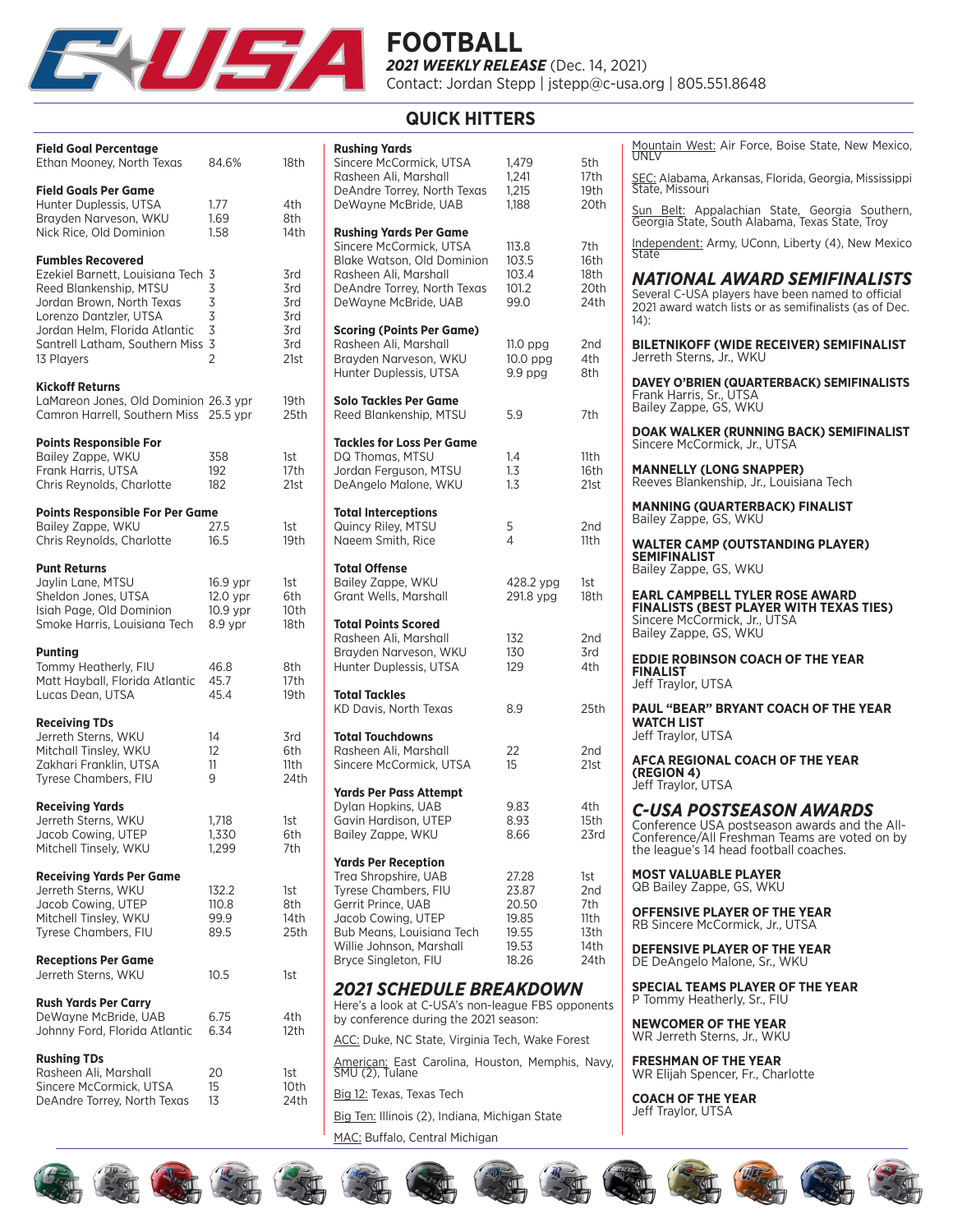

### **BROADCAST INFORMATION/CHAMPIONSHIP INFORMATION**

#### **FIRST TEAM ALL-CONFERENCE OFFENSE**

QB: Bailey Zappe, Gr., WKU RB: Sincere McCormick, Jr., UTSA RB: Rasheen Ali, RS Fr., Marshall WR: Jerreth Sterns, Jr., WKU WR: Jacob Cowing, So., UTEP WR: Zakhari Franklin, Jr., UTSA TE: Zack Kuntz, RS So., Old Dominion OL: Alex Mollette, RS Sr., Marshall OL: Cole Spencer, RS Sr., WKU OL: Spencer Burford, Sr., UTSA OL: Colby Ragland, RS Sr., UAB OL: Mason Brooks, Jr., WKU

#### **DEFENSE**

DE: Praise Amaewhule, RS So., UTEP DT: Elijah Garcia, RS Sr., Rice DT: Tyree Turner, RS Sr., UAB DE: DeAngelo Malone, Sr., WKU LB: KD Davis, Jr., North Texas LB: Abraham Beauplan, Jr., Marshall LB: Clarence Hicks, Sr., UTSA DB: Reed Blankenship, Sr., Middle Tennessee DB: Rashad Wisdom, Jr., UTSA DB: Beanie Bishop, RS So., WKU DB: Quincy Riley, RS Fr., Middle Tennessee

#### **SPECIAL TEAMS**

- K: Hunter Duplessis, Sr., UTSA
- P: Tommy Heatherly, Sr., FIU
- LS: Reeves Blankenship, Jr., Louisiana Tech KR: Camron Harrell, Jr., Southern Miss
- PR: Jaylin Lane, Fr., Middle Tennessee

#### **SECOND TEAM ALL-CONFERENCE OFFENSE**

- QB: Frank Harris, Sr., UTSA RB: DeWayne McBride, So., UAB RB: DeAndre Torrey, Sr., North Texas WR: Mitchell Tinsley, Jr., WKU WR: Jason Brownlee, Jr., Southern Miss WR: Tyrese Chambers, So., FIU TE: Gerrit Prince, RS Sr., UAB
- OL: Will Ulmer, RS Sr., Marshall
- OL: Quantavious Leslie, Fr., WKU
- OL: Ahofitu Maka, Sr., UTSA
- OL: Manase Mose, Jr., North Texas OL: Boe Wilson, Gr., WKU

#### **DEFENSE**

DE: Jordan Ferguson, RS Jr., Middle Tennessee DT: Dion Novil, Sr., North Texas DT: Jaylon Haynes, Sr., UTSA DE: Alex Wright, Jr., UAB LB: Breon Hayward, RS Jr., UTEP LB: Tyler Grubbs, So., Louisiana Tech LB: DQ Thomas, Sr., Middle Tennessee DB: Steven Gilmore, Jr., Marshall DB: Micah Abraham, So., Marshall DB: Grayson Cash, RS Jr., UAB DB: Richard Dames, Sr., FIU

#### **SPECIAL TEAMS**

| K: Brayden Narveson, RS So., WKU      |
|---------------------------------------|
| P: Lucas Dean, Jr., UTSA              |
| LS: Caleb Cantrell, Sr., UTSA         |
| KR: Javden Harrison. RS So Marshall   |
| PR: Smoke Harris, Jr., Louisiana Tech |
|                                       |

#### **ALL-FRESHMAN TEAM OFFENSE**

QB: Nicholas Vattiato, Middle Tennessee RB: Shadrick Byrd, Charlotte RB: Ayo Adeyi, North Texas WR: Bub Means, Louisiana Tech WR: Elijah Spencer, Charlotte TE: Dan Dishman, UTSA OL: Trey Bedosky, UAB

OL: Gabe Blair, North Texas OL: Santana Saunders, Old Dominion

#### **DEFENSE**

DE: Amorie Morrison, Old Dominion DE: Allione Fromson, Ord Bommin<br>DT: Roderick Brown, North Texas DT: Brandon Brown, UTSA DE: Ben Bell, Louisiana Tech LB: Jason Henderson, Old Dominion LB: Aidan Siano, Rice DB: Jordan Dunbar, Rice DB: Sean Fresch, Rice DB: Mac McWilliams, UAB DB: Deidrick Stanley, Middle Tennessee

#### **SPECIAL TEAMS**

P: Bailey Rice, Charlotte KR: Shadrick Byrd, Charlotte PR: Isiah Paige, Old Dominion LS: Jake Bowman, WKU

### *2021 PLAYERS OF THE WEEK*

C-USA names Players of the Week each Monday during the season. The awards are voted on by a media panel with one representative in each league city.

# **OFFENSE**<br>A30 Jac

- A30 Jacob Cowing, WR, UTEP<br>S6 Chris Revnolds, QB, Charl
- S6 Chris Reynolds, QB, Charlotte<br>S13 Bailey Zappe, QB, WKU and
- Bailey Zappe, QB, WKU and N'Kosi Perry, QB,Florida Atlantic
- 
- S20 Gerrit Prince, TE, UAB<br>S27 Chris Revnolds, QB, Cl
- S27 Chris Reynolds, QB, Charlotte<br>O4 Bailey Zappe, QB, WKU
- O4 Bailey Zappe, QB, WKU<br>O11 Frank Harris, QB, UTSA
- O11 Frank Harris, QB, UTSA<br>O18 Jerreth Sterns, WR, WK O18 Jerreth Sterns, WR, WKU<br>O25 Wiley Green OB Rice
- O25 Wiley Green, QB, Rice<br>N1 Bailey Zappe, QB, WKI
- N1 Bailey Zappe, QB, WKU<br>N8 DeWayne McRride, RB I
- N8 DeWayne McBride, RB, UAB<br>N15 Bailey Zappe, QB, WKU
- N15 Bailey Zappe, QB, WKU<br>N22 Frank Harris, QB, UTSA
- Frank Harris, QB, UTSA
- N29 Ali Jennings, WR, Old Dominion

# **DEFENSE**<br>A30 Dv

- 
- A30 Dy'Vonne Inyang, S, UTEP<br>S6 Eli Neal, LB, Marshall S6 Eli Neal, LB, Marshall<br>S13 Bee Jay Williamson D
- S13 BeeJay Williamson, DB, Louisiana Tech<br>S20 Trumane Bell II, DL, UTSA
- S20 Trumane Bell II, DL, UTSA<br>S27 Clarence Hicks, LB, UTSA
- 
- S27 Clarence Hicks, LB, UTSA<br>04 Reed Blankenship, S. Mid O4 Reed Blankenship, S, Middle Tennessee<br>O11 Alex Wright, DE, UAB
- O11 Alex Wright, DE, UAB<br>O18 Ladrian Taylor DE LIT
- 
- O18 Jadrian Taylor, DE, UTEP<br>O25 Gabe Taylor, S. Rice
- O25 Gabe Taylor, S, Rice<br>N1 DQ Thomas, LB, Mic N1 DQ Thomas, LB, Middle Tennessee<br>N8 Beanie Bishop, DB, WKU
- 
- N8 Beanie Bishop, DB, WKU<br>N15 Jason Henderson LB, Old
- N15 Jason Henderson, LB, Old Dominion<br>N22 Clarence Hicks LB LITSA
- N22 Clarence Hicks, LB, UTSA<br>N29 DeAngelo Malone, DE, W DeAngelo Malone, DE, WKU

#### **SPECIAL TEAMS**

- A30 Gavin Baechle, K, UTEP<br>S6 Hunter Duplessis, K, UT.
- S6 Hunter Duplessis, K, UTSA<br>S13 Sheldon Jones, PR, UTSA
- Sheldon Jones, PR, UTSA
- S20 Kyle Greenwell, P, UAB<br>S27 Hunter Duplessis, K, UT
- S27 Hunter Duplessis, K, UTSA
- O4 Camron Harrell, KR, Southern Miss<br>O11 Shadrick Byrd, KR, Charlotte
- O11 Shadrick Byrd, KR, Charlotte<br>O18 Gravson Cash, S, UAB
- O18 Grayson Cash, S, UAB<br>O25 Brayden Narveson, K,
- O25 Brayden Narveson, K, WKU<br>N1 Nick Rice, K, Old Dominion
- N1 Nick Rice, K, Old Dominion<br>N8 Lavden Harrison, KR, Marsh
- N8 Jayden Harrison, KR, Marshall<br>N15 R'Tarriun Johnson, KR, Old Do
- N15 R'Tarriun Johnson, KR, Old Dominion<br>N22 Hunter Duplessis K UTSA
- N22 Hunter Duplessis, K, UTSA<br>N29 Brayden Narveson, K, WKI Brayden Narveson, K, WKU

### *REESE'S SENIOR BOWL INVITES*

Spencer Burford, OL, UTSA DeAngelo Malone, DE, WKU D'Vonte Price, RB, FIU Tariq Woolen, S, UTSA Bailey Zappe, QB, WKU

### *WORKING OVERTIME*

Here's a look at C-USA overtime games in 2021 and all-time.

#### **2021 C-USA Overtimes**

Texas State 23, FIU 17 (OT) - 9/11/21 Marshall 20, Old Dominion 13 (OT) - 10/9/21 North Texas 30, Rice 24 (OT) - 10/30/21 Charlotte 31, Rice 24 (OT) - 11/6/2021

#### **Overtime Records - 1996-2021**

| <b>Teams</b>     | <b>All Games</b> | <b>C-USA Games</b> |
|------------------|------------------|--------------------|
| Charlotte        | $2 - 3$          | $2-1$              |
| FIU              | 4-6              | $O-1$              |
| Florida Atlantic | $2 - 5$          | $O-1$              |
| Louisiana Tech   | $4 - 8$          | $2 - 2$            |
| Marshall         | $8 - 5$          | $6 - 4$            |
| Middle Tennessee | 6-5              | $4 - 2$            |
| North Texas      | $3-2$            | $2 - 0$            |
| Old Dominion     | $1-1$            | $1 - 1$            |
| Rice             | $6 - 9$          | $3 - 5$            |
| Southern Miss    | $5 - 7$          | $4 - 7$            |
| UAB              | $4 - 8$          | $4 - 4$            |
| <b>UTEP</b>      | $7 - 5$          | $4 - 2$            |
| <b>UTSA</b>      | $2 - 2$          | $1 - 1$            |
| WKU              | 7-3              | $3-1$              |

### *EAST VS. WEST*

Here's a look at how the cross-division games have fared since C-USA went to two divisons in 2005:

| 2021: | West 9, East 6  |
|-------|-----------------|
| 2020: | East 6, West 6  |
| 2019: | East 10. West 5 |
| 2018: | East 9, West 6  |
| 2017: | East 9, West 6  |
| 2016: | East 10. West 7 |
| 2015: | East 9. West 8  |
| 2014: | West 9, East 8  |
| 2013: | West 10. East 5 |
| 2012: | West 10, East 9 |
| 2011: | West 11, East 8 |
| 2010  | East 10. West 9 |
| 2009  | East 13. West 6 |
| 2008  | West 10, East 9 |
| 2007  | East 14. West 5 |
| 2006  | West 13. East 6 |
| 2005  | East 12. West 7 |

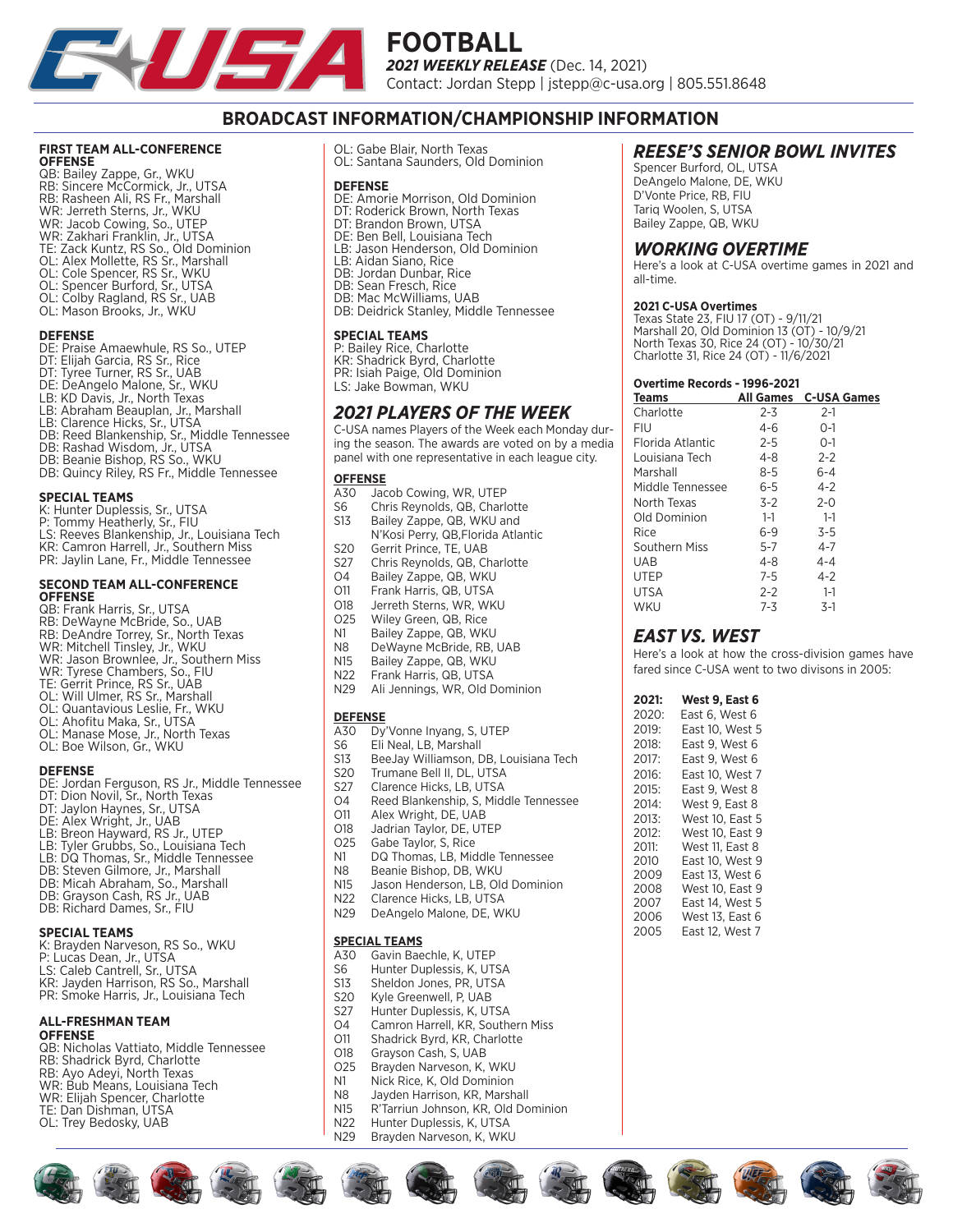

### *WEEKLY FOOTBALL HIGHLIGHTS*

Video highlights from all eight Conference USA Football bowl games will be available through Box, a video exchange service. Each school will update 5 minutes of footage per week by late Monday morning for media outlets to download and use. Schools may also post additional footage at times during the week.

Please contact the C-USA media relations department for more information.

### *E-MAIL DISTRIBUTION*

Media may contact the Conference USA office by phone (214-774-1300) or e-mail to be included on the league's e-mail lists for releases and information.

Statistics are updated on Sundays, weekly releases on Mondays, and press conference quotes on Mondays and Tuesdays.

Please contact Jordan Stepp (jstepp@c-usa.org) in the conference office with requests or questions.

### *COLLEGEPRESSBOX.COM*

Collegepressbox.com is the official media website for Conference USA football. Access and download weekly game notes, quotes, statistics, media guides and more for the conference and each of its 14 member schools throughout the season. Login information will be distributed to accredited media or you can apply for a password by sending an e-mail to: password@collegepressbox.com.

### *FLAGSHIP RADIO STATIONS*

Below is the flagship radio station for each Conference USA football school:

| School           | Station              | Signal     | PxP                   |
|------------------|----------------------|------------|-----------------------|
| Charlotte        | ESPN Radio AM        | 730        | Matt Swierad          |
|                  | <b>ESPN Radio FM</b> | 97.5       |                       |
| FIU              | TBD                  |            | <b>AJ Ricketts</b>    |
| Florida Atlantic | <b>Fox Sports</b>    | 640        | Ken LaVicka           |
| Louisiana Tech   | KXK7-FM              |            | 107.5 Malcolm Butler  |
| Marshall         | WDGG-FM              | 93.7       | Steve Cotton          |
| Middle Tenn.     | WPRT-FM              | 102.5      | Chip Walters          |
| North Texas      | KHYI-FM              | 95.3       | Dave Barnett          |
|                  | KNTU-FM              | 88.1       |                       |
| Old Dominion     | <b>ESPN Radio</b>    | 941        | Ted Alexander         |
| Rice             | RiceOwls.com         | J.P. Heath |                       |
| Southern Miss    | WXRR-FM              | 104.5      | John Cox              |
| UAB              | WJOX-FM              | 94.5       | David Crane           |
| UTEP             | ESPN Radio           | 600        | Jon Teicher           |
| UTSA             | KTKR-AM              | 760        | Andy Everett          |
|                  | KBUC-FM              |            | 92.5/93.3 (alternate) |
| WKU              | WKLX-FM              | 100.7      | Randy Lee             |
|                  | WWKU-AM              | 1450       |                       |

### **MEDIA INFORMATION**

### *C-USA WEBSITES*

Here are the official websites for each C-USA school:

| Charlotte        | www.Charlotte49ers.com  |
|------------------|-------------------------|
| FIU              | www.FIUSports.com       |
| Florida Atlantic | www.FAUSports.com       |
| Louisiana Tech   | www.LATechSports.com    |
| Marshall         | www.HerdZone.com        |
| Middle Tennessee | www.GoBlueRaiders.com   |
| North Texas      | www.MeanGreenSports.com |
| Old Dominion     | www.ODUSports.com       |
| Rice             | www.RiceOwls.com        |
| Southern Miss    | www.SouthernMiss.com    |
| UAR              | www.UABSports.com       |
| UTEP             | www.UTEPAthletics.com   |
| UTSA             | www.GoUTSA.com          |
| WKU              | www.WKUSports.com       |
|                  |                         |

### *C-USA TWITTER FEEDS*

Here are the Twitter feeds for each C-USA school:

| Charlotte<br>FIU | @CharlotteFTBL<br>@FIUFootball |
|------------------|--------------------------------|
| Florida Atlantic | @FAU Football                  |
| Louisiana Tech   | @LATechFB                      |
| Marshall         | @HerdFB                        |
| Middle Tennessee | @MT FB                         |
| North Texas      | @MeanGreenFB                   |
| Old Dominion     | @ODUFootball                   |
| Rice             | @RiceFootball                  |
| Southern Miss    | @SouthernMissFB                |
| UAB              | @UAB FB                        |
| UTEP             | @UTEPFB                        |
| UTSA             | @UTSAFTBL                      |
| WKU              | @WKUFootball                   |

### *C-USA FOOTBALL SID CONTACTS*

Here is the information for each C-USA football SID:

| Charlotte<br>Secondary E-Mail:  Sean.Fox@uncc.edu | Tom Whitestone     |
|---------------------------------------------------|--------------------|
| FIU                                               | <b>Tyler Brain</b> |
| Florida Atlantic                                  | Katrina McCormack  |
| Louisiana Tech                                    | Ashley Springer    |
| Marshall                                          | Jason Corriber     |

| Middle Tennessee<br>Office Phone:<br>(615) 898-2450                    | Mark Owens          |
|------------------------------------------------------------------------|---------------------|
| North Texas<br>(940) 369-8329<br>Office Phone:                         | <b>Taylor Bryan</b> |
| Eric Bohannon<br>Old Dominion                                          |                     |
| Rice<br>Secondary Email: tim.andrzejewski@rice.edu                     | Chuck Pool          |
| <b>Southern Miss</b>                                                   | Jack Duggan         |
| <b>UAB</b>                                                             | <b>Ted Feelev</b>   |
| UTFP                                                                   | Drew Bonney         |
| <b>UTSA</b><br>Kyle Stephens<br>Secondary E-Mail:brent.ingram@utsa.edu |                     |
| <b>WKU</b><br>Brvan Fvalkowski                                         |                     |

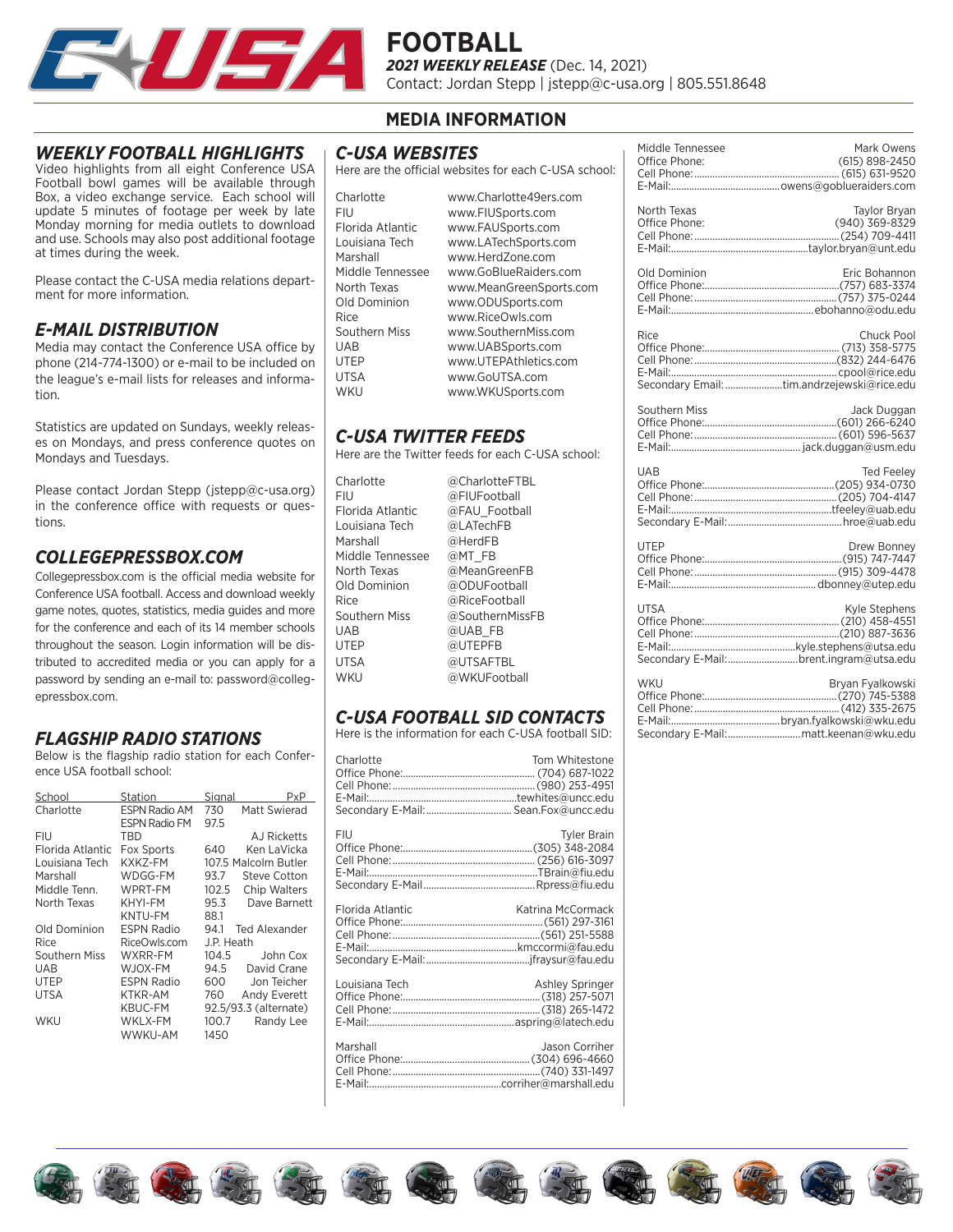

### **WEST DIVISION SCHEDULES/RESULTS**

# **LOUISIANA TECH (3-9, 2-6 C-USA)**

| <b>DATE</b>     | OPPONENT (TV)                    | <b>TIME</b> |
|-----------------|----------------------------------|-------------|
| S4              | at Mississippi State (ESPNU)     | L, 35-34    |
| <b>S11</b>      | SE LOUISIANA <i>(ESPN3)</i>      | W 45-42     |
| S <sub>18</sub> | SMU (CBSSN)                      | L. 39-37    |
| <b>S25</b>      | <b>NORTH TEXAS (Stadium)</b>     | W. 24-17    |
| 02              | at No. 23 NC State (ACCN Extra)  | L. 34-27    |
| 016             | at UTEP $(ESPN+)$                | L. 19-3     |
| O <sub>23</sub> | No. 24 UTSA (Stadium)            | L, 45-16    |
| 030             | at Old Dominion (CBSSN)          | L, 23-20    |
| <b>N6</b>       | at UAB (CBSSN)                   | L, 52-38    |
| <b>N13</b>      | <b>CHARLOTTE</b> (Stadium)       | W, 42-32    |
|                 | N19 (Fri.) SOUTHERN MISS (CBSSN) | L, 35-19    |
| N <sub>27</sub> | at Rice (ESPN+)                  | L. 35-31    |

*All times are Central and subject to change*

# **NORTH TEXAS (6-6, 5-3 C-USA)**

| <b>DATE</b>     | OPPONENT (TV)                                 | <b>TIME</b> |
|-----------------|-----------------------------------------------|-------------|
| S4              | NORTHWESTERN STATE (ESPN3)                    | W. 44-14    |
| S11             | at SMU (ESPN+)                                | L, 35-12    |
| <b>S18</b>      | <b>UAB</b> (Stadium)                          | L, 40-6     |
| <b>S25</b>      | at Louisiana Tech (Stadium)                   | L, 24-17    |
| O <sub>9</sub>  | at Missouri (SEC Network)                     | L, 48-35    |
|                 | <b>O15 (Fri.) MARSHALL (CBSSN)</b>            | L, 49-21    |
| O <sub>23</sub> | LIBERTY (ESPN+)                               | L, 35-26    |
| 030             | at Rice (ESPN3)                               | W, 30-24 OT |
| N6              | at Southern Miss $(ESPN+)$                    | W, 38-14    |
| <b>N13</b>      | UTEP $(ESPN+)$                                | W, 20-17    |
| <b>N20</b>      | at FIU (ESPN3)                                | W, 49-7     |
| <b>N27</b>      | UTSA (ESPN+)                                  | W, 45-23    |
|                 | D23 (Thu.) vs. Miami (OH) (ESPN) <sup>^</sup> | 2:30 PM     |

*All times are Central and subject to change ^ - Frisco Football Classic*

# **RICE (4-8, 3-5 C-USA)**

| DATE            | OPPONENT (TV)                     | TIME        |
|-----------------|-----------------------------------|-------------|
| S4              | at Arkansas (ESPN+)               | L, 38-17    |
| S11             | HOUSTON ( <i>CBSSN</i> )          | L. 44-7     |
| S18             | at Texas (Longhorn Network)       | L. 58-0     |
| S <sub>25</sub> | <b>TEXAS SOUTHERN (ESPN3)</b>     | W. 48-34    |
| 02              | <b>SOUTHERN MISS (ESPN3)</b>      | W, 24-19    |
| 016             | at UTSA (ESPN+)                   | L. 45-0     |
| 023             | at UAB $(ESPN+)$                  | W, 30-24    |
| 030             | <b>NORTH TEXAS</b> <i>(ESPN3)</i> | L, 30-24 OT |
| N6              | at Charlotte (ESPN+)              | L, 31-24 OT |
| N13             | WKU $(ESPN+)$                     | L, 42-21    |
| N20             | at UTEP $(ESPN+)$                 | L, 38-28    |
| <b>N28</b>      | <b>LOUISIANA TECH (ESPN+)</b>     | W. 35-31    |

*All times are Central and subject to change*

# **SOUTHERN MISS (3-9, 2-6 C-USA)**

| DATE<br>OPPONENT (TV)                         |           |
|-----------------------------------------------|-----------|
| at South Alabama (ESPN+)<br>S3 (Thu.)         | L. $31-7$ |
| GRAMBLING STATE (ESPN3)<br>S11                | W. 37-0   |
| S18<br>TROY (ESPN+)                           | L, 21-9   |
| at No. 1 Alabama (SEC Network)L, 63-14<br>S25 |           |
| Ο2<br>at Rice (ESPN3)                         | L, 24-19  |
| <b>UTEP</b> (ESPN3)<br>Ο9                     | L, 26-13  |
| <b>UAB</b> (Stadium)<br>016                   | L. 34-0   |
| 030<br>at Middle Tennessee (ESPN+)            | L, 35-10  |
| <b>NORTH TEXAS (ESPN+)</b><br>Ν6              | L. 38-14  |
| at No. 23 UTSA (ESPN+)<br>N13                 | L, 27-17  |
| N19 (Fri.) at Louisiana Tech (CBSSN)          | W. 35-19  |
| N27<br>FIU (ESPN3)                            | W. 37-17  |

*All times are Central and subject to change*

## **UAB (8-4, 6-2 C-USA)**

| DATE            | OPPONENT (TV)                              | TIME       |
|-----------------|--------------------------------------------|------------|
| S1 (Wed.)       | JACKSONVILLE STATE* (ESPN)                 | W. 31-0    |
| S11             | at No. 2 Georgia (ESPN2)                   | L, 56-7    |
| <b>S18</b>      | at North Texas (Stadium)                   | W, 40-6    |
| S <sub>25</sub> | at Tulane (ESPN+)                          | W. 28-21   |
| 02              | LIBERTY (CBSSN)                            | L, $36-12$ |
| Ο9              | <b>FLORIDA ATLANTIC</b> (Stadium) W, 31-14 |            |
| 016             | at Southern Miss (Stadium)                 | W. 34-0    |
| O <sub>23</sub> | RICE $(ESPN+)$                             | L, 30-24   |
| N6              | <b>LOUISIANA TECH (CBSSN)</b>              | W, 52-38   |
| N13             | at Marshall (CBSSN)                        | W, 21-14   |
| N20             | at UTSA $(ESPN+)$                          | L, 34-31   |
| N26             | <b>UTEP</b> (ESPN+)                        | W, 42-25   |
| D <sub>18</sub> | vs. No. 13 BYU (ABC)^                      | 2:30 PM    |

*All times are Central and subject to change* 

*^ - Radiance Technologies Independence Bowl,* 

*\* Game played in Montgomery, AL, at the Cramton Bowl*

# **UTEP (7-5, 4-4 C-USA)**

| DATE       | OPPONENT (TV)                              | TIME      |
|------------|--------------------------------------------|-----------|
| A28        | at New Mexico State (Flo Football) W, 30-3 |           |
| S4         | BETHUNE-COOKMAN <i>(ESPN3)</i> W, 38-28    |           |
| S10 (Fri.) | at Boise State (FS1)                       | $L.54-13$ |
| S25        | NEW MEXICO <i>(ESPN+</i> )                 | W. 20-13  |
| 02         | <b>OLD DOMINION</b> (ESPN+)                | W. 28-21  |
| Ο9         | at Southern Miss (ESPN3)                   | W, 26-13  |
| 016        | <b>LOUISIANA TECH (ESPN+)</b>              | W, 19-3   |
| 030        | at Florida Atlantic (ESPN+)                | L, 28-25  |
| Ν6         | <b>No. 16 UTSA (ESPN2)</b>                 | L. 44-23  |
| N13        | at North Texas ( $ESPN+$ )                 | L, 20-17  |
| N20        | $RICE (ESPN+)$                             | W. 38-28  |
| N26        | at UAB $(ESPN+)$                           | L. 42-25  |
| D18        | vs. Fresno State (ESPN)^                   | 1:15 PM   |
|            |                                            |           |

*All times are Central and subject to change ^ - PBUG Mobile New Mexico Bowl*

## **UTSA (12-1, 7-1 C-USA)**

| DATE | OPPONENT (TV)                   | TIME     |
|------|---------------------------------|----------|
| S4   | at Illinois (Big Ten Network)   | W. 37-30 |
| S11  | LAMAR (ESPN3)                   | W 54-0   |
| S18  | <b>MIDDLE TENNESSEE</b> (ESPN+) | W. 27-13 |
| S25  | at Memphis (ESPNU)              | W. 31-28 |
| Ο2   | UNLV (ESPN+)                    | W. 24-17 |
| Ο9   | at WKU (Stadium)                | W, 52-46 |
| 016  | RICE $(ESPN+)$                  | W. 45-0  |
| 023  | at Louisiana Tech (Stadium)     | W, 45-16 |
| Ν6   | at UTEP (ESPN2)                 | W. 44-23 |
| N13  | <b>SOUTHERN MISS (ESPN+)</b>    | W, 27-17 |
| N20  | <b>UAB</b> (ESPN+)              | W. 34-31 |
| N27  | at North Texas (ESPN+)          | L, 45-23 |
| D3   | WKU (CBSSN)*                    | W, 49-41 |
|      |                                 |          |

D21 (Tue.) vs. No. 24 San Diego State (ESPN)^6:30 PM

*All times are Central and subject to change*

*\* - 2021 Ryan Conference USA Championship Game*

*^ - Tropical Smoothie Cafe Frisco Bowl*

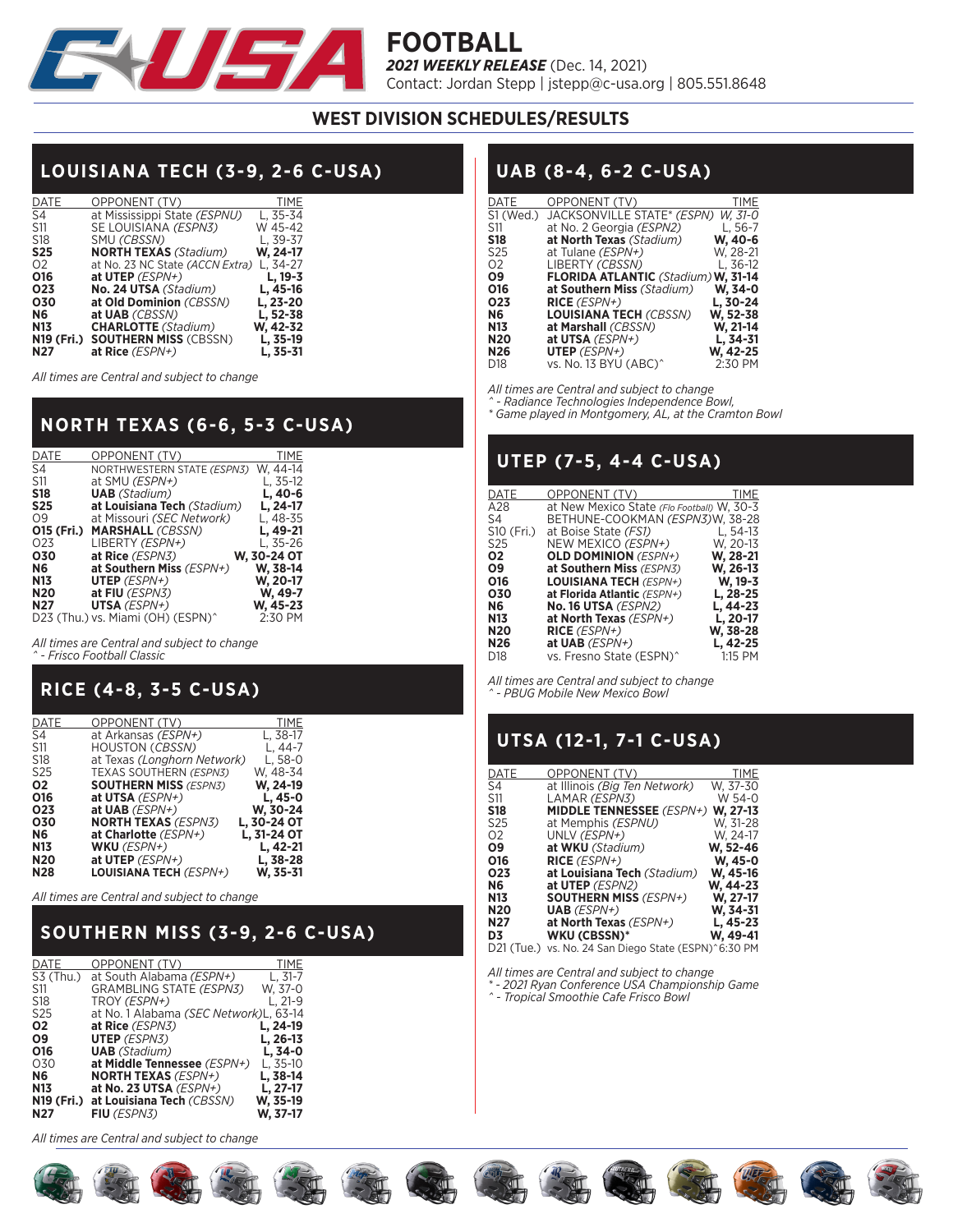

## **EAST DIVISION SCHEDULES/RESULTS**

# **CHARLOTTE (5-7, 3-5 C-USA)**

| <b>DATE</b>      | OPPONENT (TV)                               | <b>TIME</b> |
|------------------|---------------------------------------------|-------------|
| S3 (Fri.)        | DUKE (CBSSN)                                | W. 31-28    |
| S11              | Gardner-Webb (ESPN3)                        | W. 38-10    |
| S <sub>18</sub>  | at Georgia State (ESPN+)                    | $L. 20-9$   |
|                  | S24 (Fri.) MIDDLE TENNESSEE (CBSSN)W, 42-39 |             |
| O <sub>2</sub>   | at Illinois (Big Ten Network)               | L. 24-14    |
| <b>O8 (Fri.)</b> | at FIU (CBSSN)                              | W. 45-33    |
|                  | <b>021 (Thu.) FLORIDA ATLANTIC (CBSSN)</b>  | L, 38-9     |
| 030              | at WKU $(ESPN+)$                            | L, 45-13    |
| N6               | $RICE (ESPN+)$                              | W. 31-24 OT |
| <b>N13</b>       | at Louisiana Tech (Stadium)                 | L, 42-32    |
| <b>N20</b>       | <b>MARSHALL</b> (Stadium)                   | L, 49-28    |
| N <sub>27</sub>  | at Old Dominion (ESPN+)                     | L. 56-34    |

*All times are Central and subject to change*

### **FIU (1-11, 0-8 C-USA)**

| <b>DATE</b>      | OPPONENT (TV)                 | <b>TIME</b> |
|------------------|-------------------------------|-------------|
| $S2$ (Thu.)      | LONG ISLAND (ESPN3)           | W. 48-10    |
| S11              | TEXAS STATE (ESPN+)           | L, 23-17 OT |
| S <sub>18</sub>  | at Texas Tech (ESPN+)         | L. 54-21    |
| S <sub>25</sub>  | at Central Michigan (ESPN+)   | L. $31-27$  |
| 02               | at Florida Atlantic (Stadium) | L, 58-21    |
| <b>O8 (Fri.)</b> | <b>CHARLOTTE (CBSSN)</b>      | L, 45-33    |
| 023              | WKU $(ESPN+)$                 | L, 34-19    |
| 030              | at Marshall (Stadium)         | L, 38-0     |
| N6               | <b>OLD DOMINION (ESPN3)</b>   | L, 47-24    |
| <b>N13</b>       | at Middle Tennessee (ESPN3)   | L, 50-10    |
| <b>N20</b>       | <b>NORTH TEXAS (ESPN3)</b>    | L, 49-7     |
| <b>N27</b>       | at Southern Miss (ESPN3)      | L. 37-17    |

*All times are Central and subject to change*

# **FLORIDA ATLANTIC (5-7, 3-5 C-USA)**

| DATE            | OPPONENT (TV)                                     | TIME      |
|-----------------|---------------------------------------------------|-----------|
| S4              | at No. 13 Florida (SEC Network) L. 35-14          |           |
| S11             | GEORGIA SOUTHERN (Stadium) W. 38-6                |           |
| S18             | FORDHAM (ESPN3)                                   | W. 45-14  |
| S <sub>25</sub> | at Air Force (FS2)                                | L. $31-7$ |
| 02              | FIU (Stadium)                                     | W, 58-21  |
| Ο9              | at UAB (Stadium)                                  | L. 31-14  |
|                 | <b>O21 (Thu.) at Charlotte (CBSSN)</b>            | W, 38-9   |
| 030             | <b>UTEP</b> (ESPN+)                               | W, 28-25  |
| <b>N7</b>       | MARSHALL (CBSSN/Facebook) L, 28-13                |           |
| <b>N13</b>      | at Old Dominion (ESPN+)                           | L, 30-16  |
| <b>N20</b>      | at WKU (Stadium)                                  | L. 52-17  |
| N <sub>27</sub> | <b>MIDDLE TENNESSEE</b> (Stadium) <b>L, 27-17</b> |           |

*All times are Central and subject to change*

# **MARSHALL (7-5, 5-3 C-USA)**

| DATE            | OPPONENT (TV)                                 | TIME     |
|-----------------|-----------------------------------------------|----------|
| S4              | at Navy (CBSSN)                               | W. 49-7  |
| S11             | NC CENTRAL <i>(ESPN3)</i>                     | W. 44-10 |
| S18             | EAST CAROLINA (CBSSN/Facebook) L, 42-38       |          |
|                 | S23 (Thu.) at Appalachian State (ESPN)        | L. 31-30 |
| 02              | at Middle Tennessee (Stadium) L, 34-28        |          |
| Ο9              | OLD DOMINION (Facebook) W, 20-13 OT           |          |
|                 | <b>O15 (Fri.) at North Texas (CBSSN)</b>      | W, 49-21 |
| 030             | <b>FIU</b> (Stadium)                          | W. 38-0  |
| N6              | at Florida Atlantic (CBSSN/Facebook) W, 28-13 |          |
| <b>N13</b>      | <b>UAB</b> (CBSSN)                            | L, 21-14 |
| <b>N20</b>      | at Charlotte (Stadium)                        | W, 49-28 |
| N <sub>27</sub> | <b>WKU</b> (CBSSN)                            | L, 53-21 |
| D <sub>18</sub> | vs. No. 23 Louisiana ^                        | 8:15 PM  |

*All times are Central and subject to change*

*^ - R+L Carriers New Orleans Bowl*

# **MIDDLE TENNESSEE (6-6, 4-4 C-USA)**

| DATE                   | OPPONENT (TV)                               | TIME       |
|------------------------|---------------------------------------------|------------|
| S4                     | MONMOUTH (ESPN3)                            | W. 50-15   |
| S11                    | at No. 19 Virginia Tech (ACC Net+) L, 35-14 |            |
| <b>S18</b>             | at UTSA (ESPN+)                             | L, 27-13   |
|                        | <b>S24 (Fri.) at Charlotte (CBSSN)</b>      | L, 42-39   |
| 02                     | <b>MARSHALL</b> (Stadium)                   | W, 34-28   |
| Ο9                     | at Liberty (ESPN3)                          | L. $41-13$ |
| 022 (Fri.)             | at UCONN (CBSSN)                            | W. 44-13   |
| 030                    | <b>SOUTHERN MISS (ESPN+)</b>                | W. 35-10   |
| N6                     | at WKU (Stadium)                            | L, 48-21   |
| N13                    | FIU (ESPN3)                                 | W, 50-10   |
| <b>N20</b>             | <b>OLD DOMINION</b> (ESPN+)                 | L, 24-17   |
| N27                    | at Florida Atlantic (Stadium)               | W, 27-17   |
| D <sub>17</sub> (Fri.) | vs. Toledo (ESPN) <sup>^</sup>              | 11 AM      |

*All times are Central and subject to change ^ - Bahamas Bowl*

## **OLD DOMINION (6-6, 5-3 C-USA)**

 $\overline{ }$ 

| DATE            | OPPONENT (TV)                            | TIME        |
|-----------------|------------------------------------------|-------------|
| S3 (Fri.)       | at Wake Forest (ACC Network)             | L, 42-10    |
| S11             | HAMPTON (ESPN3)                          | W. 47-7     |
| S <sub>18</sub> | at Liberty (ESPN3)                       | L. 45-17    |
| S <sub>25</sub> | BUFFALO (ESPN+)                          | L. 35-34    |
| 02              | at UTEP $(ESPN+)$                        | L, 28-21    |
| Ο9              | at Marshall (Facebook)                   | L, 20-13 OT |
| 016             | <b>WKU</b> (ESPN3)                       | L, 43-20    |
| 030             | <b>LOUISIANA TECH (CBSSN)</b>            | W, 23-20    |
| <b>N6</b>       | at FIU (ESPN3)                           | W, 47-24    |
| N13             | <b>FLORIDA ATLANTIC (ESPN+)</b>          | W. 30-16    |
| <b>N20</b>      | at Middle Tennessee (ESPN+)              | W. 24-17    |
| N27             | <b>CHARLOTTE</b> (ESPN+)                 | W. 56-34    |
|                 | D20 (Mon.) vs. Tulsa (ESPN) <sup>^</sup> | 1:30 PM     |

*All times are Central and subject to change ^ - Myrtle Beach Bowl*

## **WKU (8-5, 7-1 C-USA)**

| DATE      | OPPONENT (TV)                                     | <b>TIME</b> |
|-----------|---------------------------------------------------|-------------|
| S2 (Thu.) | UT MARTIN (ESPN+)                                 | W, 59-21    |
| S11       | at Army (CBSSN)                                   | L, 38-35    |
| S25       | INDIANA (CBSSN)                                   | L, 33-31    |
| Ο2        | at No. 17 Michigan State(BigTen Net)L, 48-31      |             |
| Ο9        | <b>UTSA</b> (Stadium)                             | L, 52-46    |
| 016       | at Old Dominion (ESPN3)                           | W, 43-20    |
| 023       | at FIU $(ESPN+)$                                  | W. 34-19    |
| 030       | <b>CHARLOTTE</b> (ESPN+)                          | W. 45-13    |
| Ν6        | <b>MIDDLE TENNESSEE</b> (Stadium) <b>W. 48-21</b> |             |
| N13       | at RICE $(ESPN+)$                                 | W. 42-21    |
| N20       | <b>FLORIDA ATLANTIC</b> (Stadium) W, 52-17        |             |
| N27       | at Marshall (CBSSN)                               | W, 53-21    |
| D3        | at UTSA (CBSSN)*                                  | L, 49-41    |
| D18       | vs. Appalachian State (ESPN) <sup>^</sup>         | 10 AM       |

*All times are Central and subject to change*

*\* - 2021 Ryan Conference USA Championship Game ^ - RoofClaim.com Boca Raton Bowl*